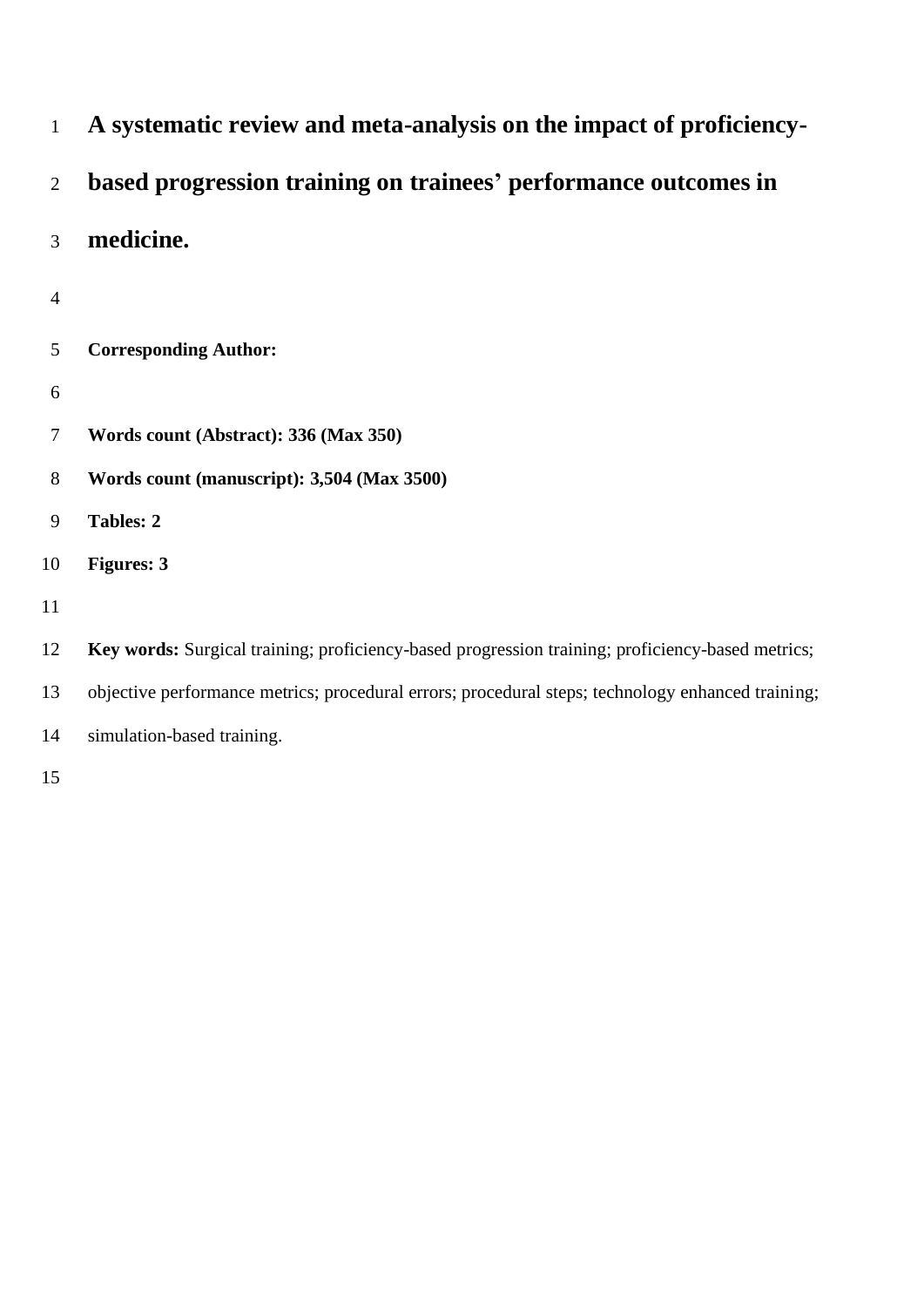## **ABSTRACT**

 **Importance:** To date, the impact of 'proficiency-based progression' (PBP) methodology to learning clinical skills in comparison to the traditional approach to training has not been reviewed and analyzed systematically.

 **Objective:** To systematically analyze all published prospective, randomized and blinded clinical studies on the PBP training methodology.

 **Data Sources:** Comprehensive search of PubMed, Cochrane library's Central, EMBASE, MEDLINE and Scopus databases, from their inception to 1st March 2020. All the references identified from bibliographies of key reviews on training were also screened.

 **Study Selection:** Inclusion criteria were studies using objective performance metrics and PBP methodology

 **Data Extraction and Synthesis:** Two independents reviewers abstracted extracted the data. The Medical Education Research Study Quality Instrument (MERSQI) was used to assess the methodological quality of the included studies. The risk of bias for all studies was assessed by three independent investigators and their inter-rater reliability (IRR) was calculated.

 **Main Outcome(s) and Measure(s):** The primary outcome was the number of procedural errors performed comparing PBP and non-PBP-based training pathways. Secondary outcomes were the number of procedural steps completed and the time to complete the task/procedure. Results were pooled using biased corrected standardized mean difference (SMD) and ratio-of-means (ROM) using random-effects models. (Is the biased correction Hedges' g?) (Is the ratio of means the same as the response ratio, and if so does one not require a ratio scale?) (I don't get the link between ROM and a random effects model.) (In a random-effects model the effect size varies depending on the study,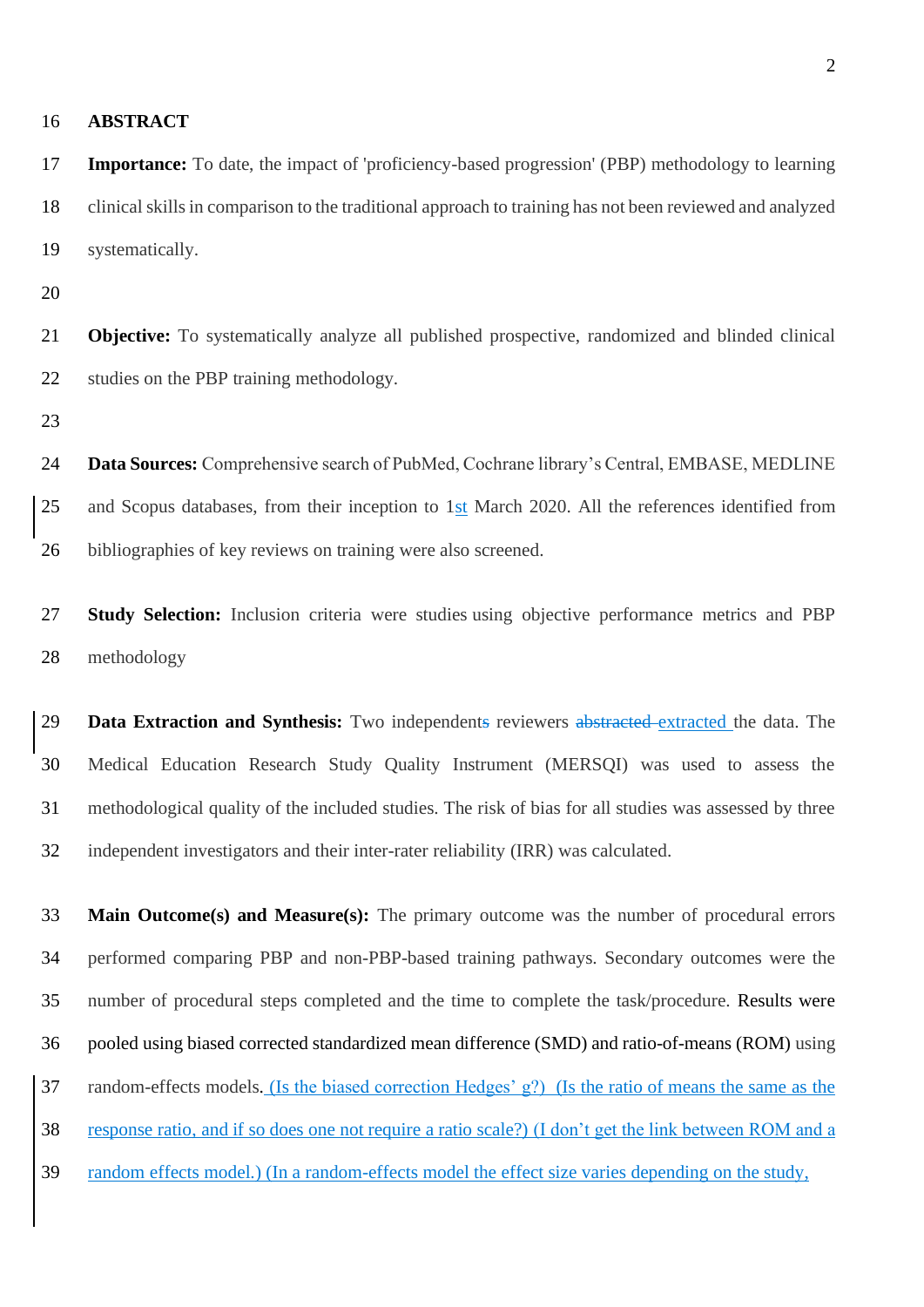**Results:** From the initial pool of 468 studies a total of Overall, 12 studies, with a total of enrolling 42 239 participants, were included in the current study. from an initial pool of 468 studies. The mean 43 MERSQI score of the included studies was high (15.5). When comparinged to standard simulation based training to, PBP training a reduction ined the number of errors was reported (SMD -2.68, 95%CI: -3.52; -1.83; p < 0.001) and procedural time was also reduced (SMD -0.93, 95% CI: -1.55; - 0.30; p = 0.003), while and increased the number of performed steps increased (SMD 3.46, 95% CI: 47 2.13; 4.79; p < 0.001). Using a At-ROM comparison analyses, PBP was estimated to reduce *increase* 48 the mean number of errors by 58% and steps and procedural time taken by 15%, while on average of, respectively, -58%, +43% and -15%increasing the number of steps taken by 43% when compared 50 to standard training. As a test of sensitivity a series of sSubgroup analyses were conductedin studies based on with intraoperative performance assessments and these supported the above results. confirmed all the reported findings. (How do we know that a MERSQI score of 15.5 is high?) (Maybe something more needs to be said about the subgroup analyses.)

 **Conclusions and Relevance:** Our systematic review and meta-analysis confirms that PBP training improves trainees' performances, by decreasing procedural errors and procedural time, while 56 increasing the number of correct steps takenby 60%, when compared to standard simulation-based training.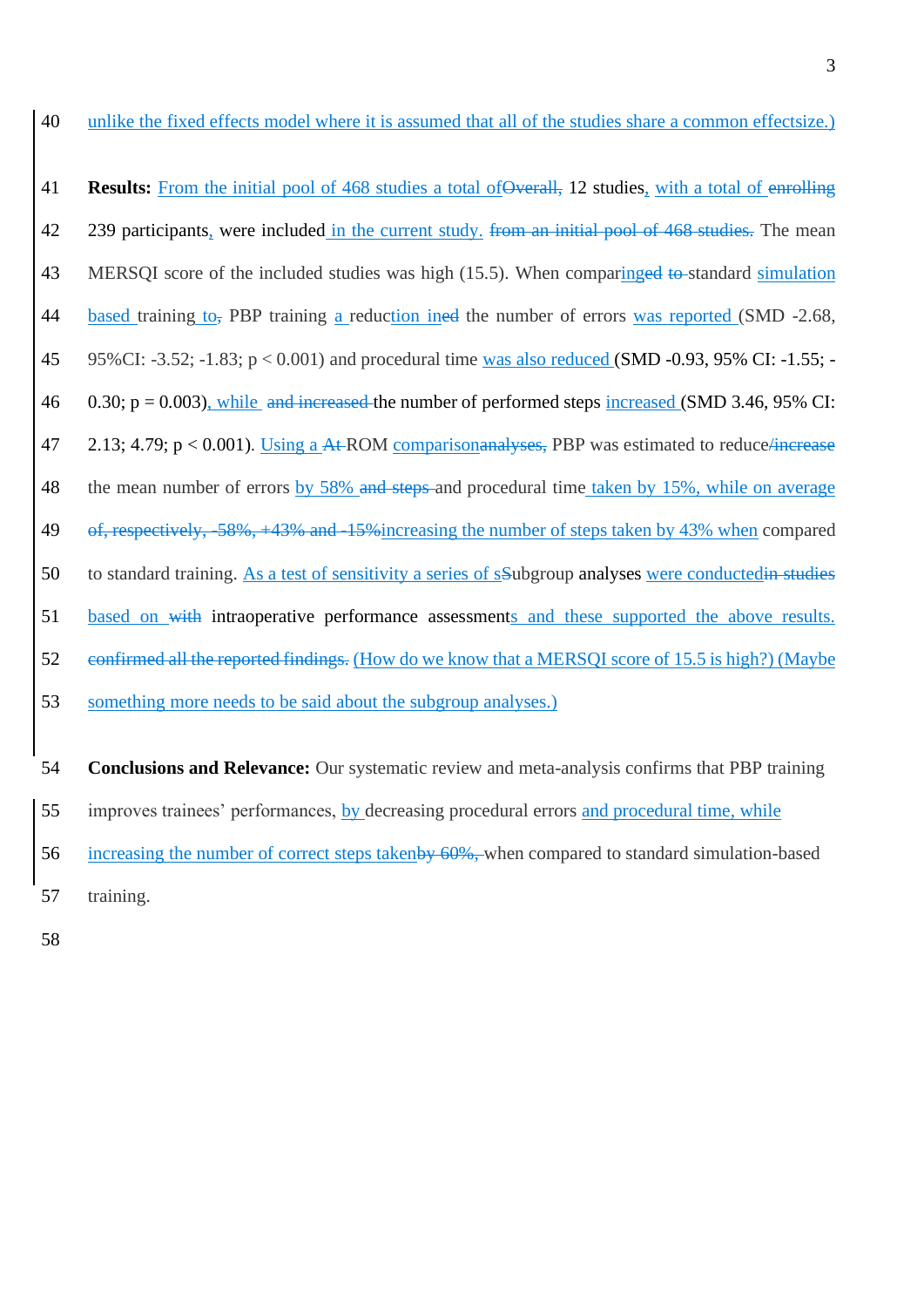## **1. Introduction**

 During his time as a program manager at the Defence Advanced Research Projects Agency (or DARPA) Satava, a US Army surgeon, proposed that surgeons acquired their skills for procedures such as laparoscopic cholecystectomy outside of the operating room and on aof virtual reality 63 simulator.<sup>1</sup> Although a new concept in surgery, simulation-based training had a strong foothold in 64 other safety conscious industries such as aviation,<sup>2</sup> nuclear-power,<sup>3</sup> and had been used in anaesthesia for more than a decade.<sup>4</sup> 

 The aim of training sessions in anaesthesia was to give the individuals or teams the experience of emergency situations before they were actually encountered in a real-life clinical situation. In contrast, Satava proposed procedural-based skills training on a virtual reality simulatorion. In 2002 the first prospective randomised and blinded clinical study of simulation-based training for the operating room demonstrated that simulation-based surgical trainees performed significantly better than traditional, trained surgeons whilst performing part of laparoscopic cholecystectomy on real patients. 5 

 The methodology used in this clinical study differed significantly from previous studies. The operative procedure (i.e., dissection of gallbladder from the liver-bed with electrocautery) was characterised in detail to identify intraoperative performance metrics for optimal and suboptimal (i.e., 76 deviations from optimal performance or 'errors') performance.<sup>6</sup> The metrics were explicitly defined and attending surgeons were trained to score them reliably (i.e., with an interrater reliability  $> 0.8$ ).<sup>7–</sup> 78  $\degree$  A well validated virtual reality (VR) simulator  $10^{-14}$  was then used to train medics in the technical skills required to perform a given of the operative procedure. Unlike previous studies, the trainees were required to continued training until they could demonstrated that theya had met the requirements of a quantitatively pre-defined performance benchmark or proficiency level. This level of proficiency 82 which was based on the mean performance of the attending surgeons conducting the on the same 83 tasks, and on the same VR Simulator.<sup>15</sup>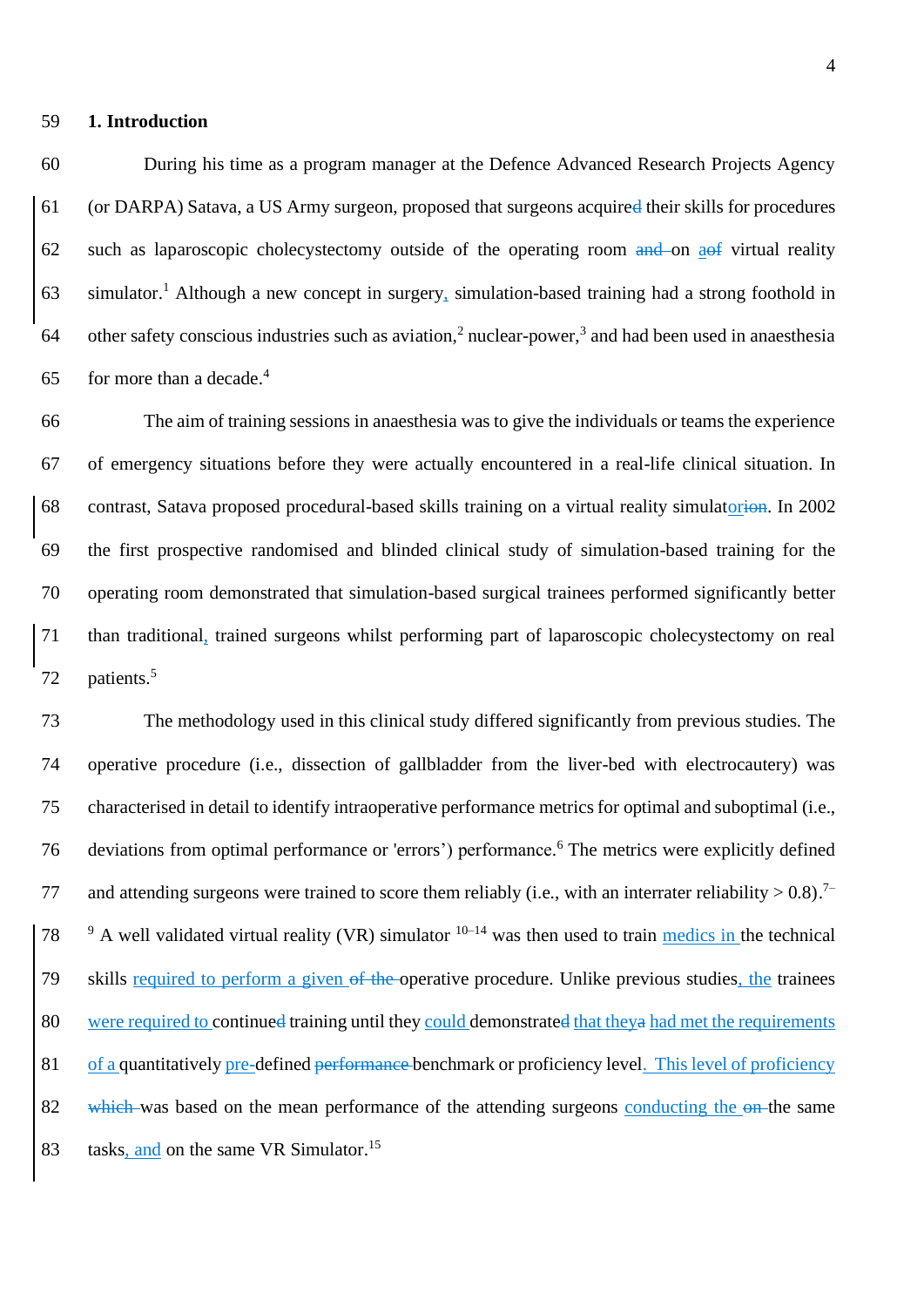84 During the next two decades the 'proficiency-based progression' (PBP) methodology evolved 85 in terms of the robustness of the metric development and validation.<sup>16,17</sup> The metrics were derived 86 from experienced and practising clinicians and ; they represented the baselinea reference 87 criteriaapproach (i.e., uncomplicated and straightforward) to for a giventhe procedure. Pperformance 88 criteria for a trainees at the start of their learning curve rather than every procedure conceivable; they 89 were developed by a small group and then presented to a Delphi panel of peers for review and 90 consensus<sup>16,18,19</sup> followed by further tests of quantitative validation–efforts such as construct 91 validity.<sup>18,20–23</sup> Thus, the simulations were derived from and based upon the metrics rather than the 92 other way around. Furthermore, wWheren a VR simulatorion was not available the metrics were 93 developed used in conjunction with available using simulation models; e.g., knot tying models,  $24,25$ 94 silicon models<sup>26</sup> or cadavers.<sup>23</sup> A simulation can be defined as an artificially created or configured 95 'learning' situation that allows for the practice or rehearsal of all or salient aspects of a procedure. 96 Any such The artificial learning situation should provide the span of appropriate sensory responses 97 to the learner and be consistent with physical actions that are behaviourally consistent with what 98 would be experienced in real life (including the opportunity to enact both appropriate and 99 inappropriate learner actions (i.e., errors)). The simulation should also afford the opportunity to 100 perform the procedures in the same order, and with the same devices, as in the real situations that the  $101$  procedure would normally be performed. Crucially, the simulation methodology it should also afford 102 reliable and valid metric-based assessment of performance. Assessments must, at a minimum, allow 103 summative, but preferably formative feedback, on the performance of the procedure performance 104 proximate to task execution, particularly for metric errors.<sup>27,28</sup> This configuration allows for the 105 trainee to engage in deliberate rather than repeated practice which is a more effective way to learn 106 skilled performance.<sup>29</sup>

 $107$  The requirement to demonstrate to a the quantitatively pre-defined proficiency benchmark 108 before progression in training, combined with deliberate practice simulation based practice, meant 109 that PBP training was particularly effective; and demonstrated performance improvements  $>40\%$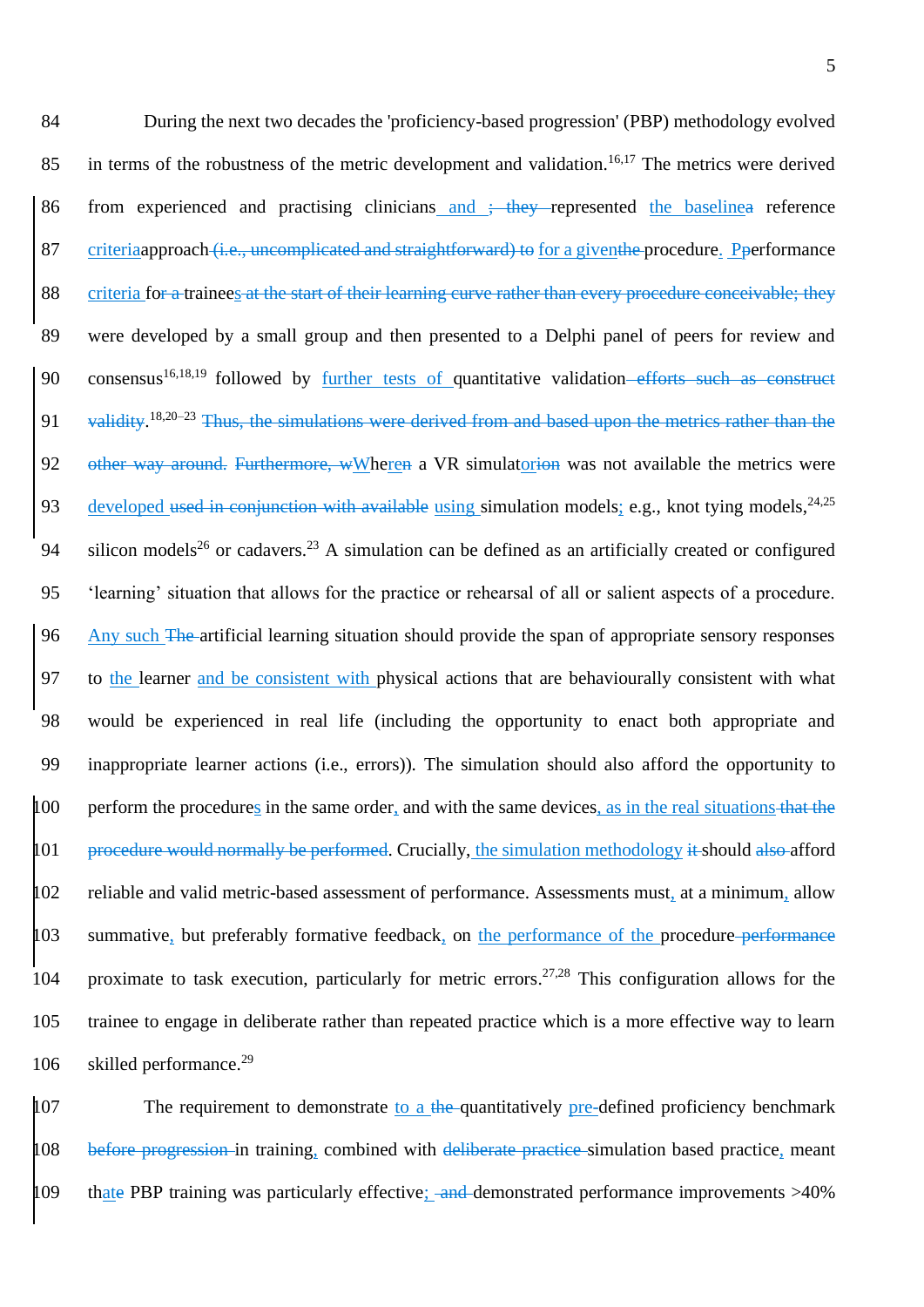in objectively assessed intra-operative errors in comparison to traditional skills based training in the 11 **areas of laparoscopic surgery**,<sup>5,15,30</sup> arthroscopic surgery<sup>31</sup>, endovascular interventions,<sup>32</sup> 112 anaesthesia,<sup>33</sup> and communication skills for deteriorating patients.<sup>34</sup>

 Several focused reviews have attempted to delineate the impact of simulation-based training 14 specifically for laparoscopic surgery<sup>35,36</sup>. Hhowever, each had limitations including ambiguous classification of comparison interventions, incomplete assessment of study quality, or no quantitative pooling to derive best estimates of effect or effect size. A more recent review concentrated on the impact of simulation-based training for laparoscopic surgery but focused their evaluation on process 118 measures such as knowledge, skill time, skill process etc. with only one study on patient effect.<sup>37</sup> Process measures are fundamental to performance of the procedure, i.e., how long it took, but gives no indication of the quality of procedure performance. The review reported here focuses on prospective, randomized and blinded clinical studies specifically on PBP simulation training. The aim of this review is to evaluate the impact of this approach to learning clinical skills in comparison to the traditional approach to training.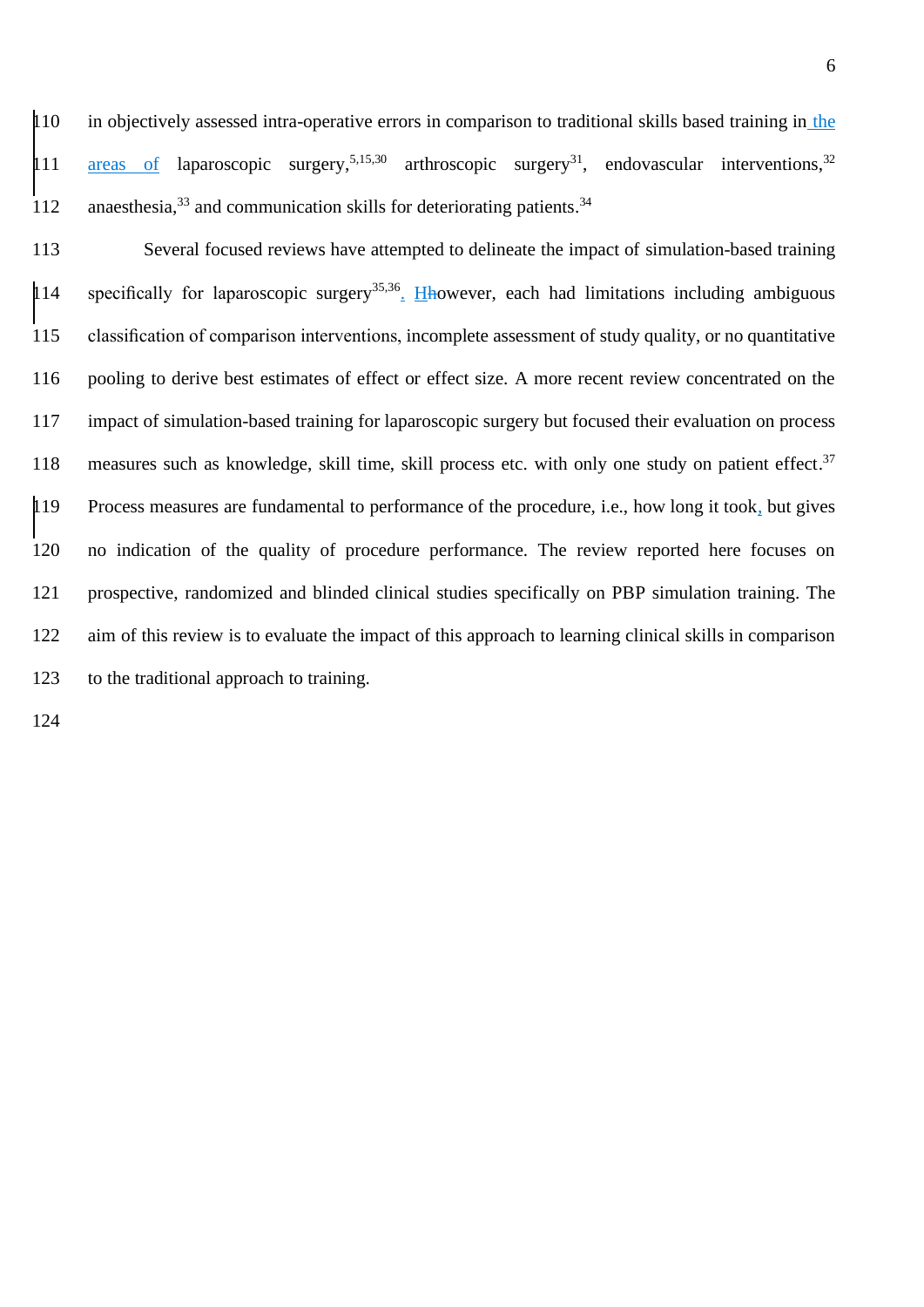#### 125 **2. Materials and Methods**

## 126 *Study identification and evaluation*

127 A systematic review of the literature was conducted using the PubMed, Cochrane library's 128 Central, EMBASE, MEDLINE and Scopus databases (Supplementary Material appendix XX). We 129 searched from inception of the databases up to 1st March 2020. All the references of key reviews on 130 training were also screened. Key words used for the research were: "Proficiency-based AND 131 progression AND training, Proficiency AND based AND progression, Proficiency-based AND 132 training". This esystematic review is was reported in accordance withing to the Preferred rReporting 133 iHtems for sSystematic reviews and mMeta-analyses protocols (PRISMA-P) guidelines<sup>38</sup>. The current 134 study isand registered within the international prospective register of systematic reviews 135 (PROSPERO, ID XXX).

136

#### 137 *Initial screening, eligibility criteria and risk of bias assessment*

138 After identifying all eligible studies eligible, 2 independent reviewers (MA, ST) screened all 139 titles and abstracts (or full text, for further clarification if doubt) for inclusion in the study. Literature 140 reviews, editorial, comments, and non PBP-based studies (other than as a control condition) studies, 141 non-comparative studies, non-prospective studies were excluded at the initial screening (Figure 1). 142 OAfter eligibility evaluation, only those studies that used anusing objective performance based metrics-based and a PBP methodology were included for the final quantitative synthesis.<sup>15,24,30–32,34,39–</sup> 143 <sup>42</sup> Any disagreements about eligibility were resolved by discussion between the two investigators 145 until consensus was reached.

146 Methodological quality of the included studies was graded using the Medical Education 147 Research Study Quality Instrument (MERSQI).<sup>43</sup> Three investigators (EM, SP and AGG) 148 independently assessed the risk of bias for all studies and the inter-rater reliability (IRR) of the assessors was calculated (i.e., IRR = Agreements/Agreements + Disagreements).<sup>7</sup> 149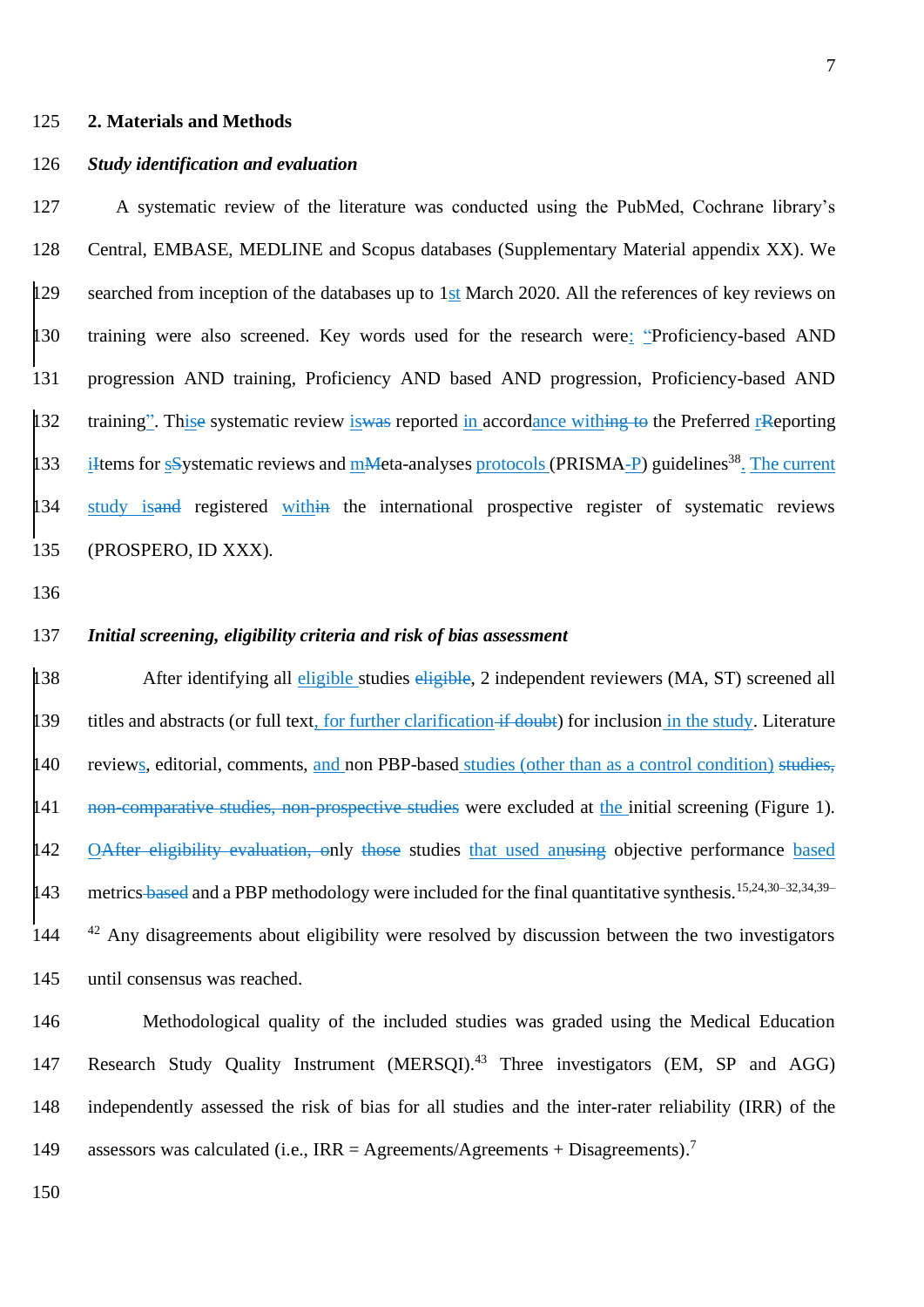#### *Intervention and comparison arms*

 The training tasks/procedures considered for the meta-analytic comparison were categorized as follows: medical procedure, surgical procedure, basic skill and clinical communication skill. Intraoperative patient performance was considered as the direct or post-training impact on patients of a training pathway.

 For meta-analytic evaluation, the PBP simulation-based training arm was considered as the experimental arm. The group which received a non-PBP simulation-based training represented the comparison arm. For both arms, studies including any simulators, as well as those including virtual reality simulators (or other technology-enhanced training models), box model or human cadaveric models, were considered eligible.

## *Outcomes definition*

165 PBP training has been previously described in detail.<sup>27,28,44</sup> According to PBP-related definitions, metrics are explicitly defined units of measurement that characterize elements of procedure/task performance and are scored in a binary fashion (i.e., occurred/did not occur). The metrics are quantitative assessments and are used for objective evaluations to make comparisons or 169 to track performance. This included We considered both performance errors and steps as metrics 170 sinceas they were explicitly defined as occurring-not occurring, and were objectively assessable. <sup>171</sup> Error was defined as a 'deviation from the optimal performance'. Steps were defined as component 172 tasks, and the series was aggregated since they of which constitutes the completion of a specific 173 procedure.<sup>31</sup> Only the studies that specified those parameters in their analysis were included withinform  $\frac{174}{4}$  the qualitative analysis. This included as were studies that used the metrics to define a proficiency 175 benchmark by whichthat trainees were required to demonstrate the benchmark before training was 176 deemed completed. Time was also considered as additional outcome. Assessment by Likert scales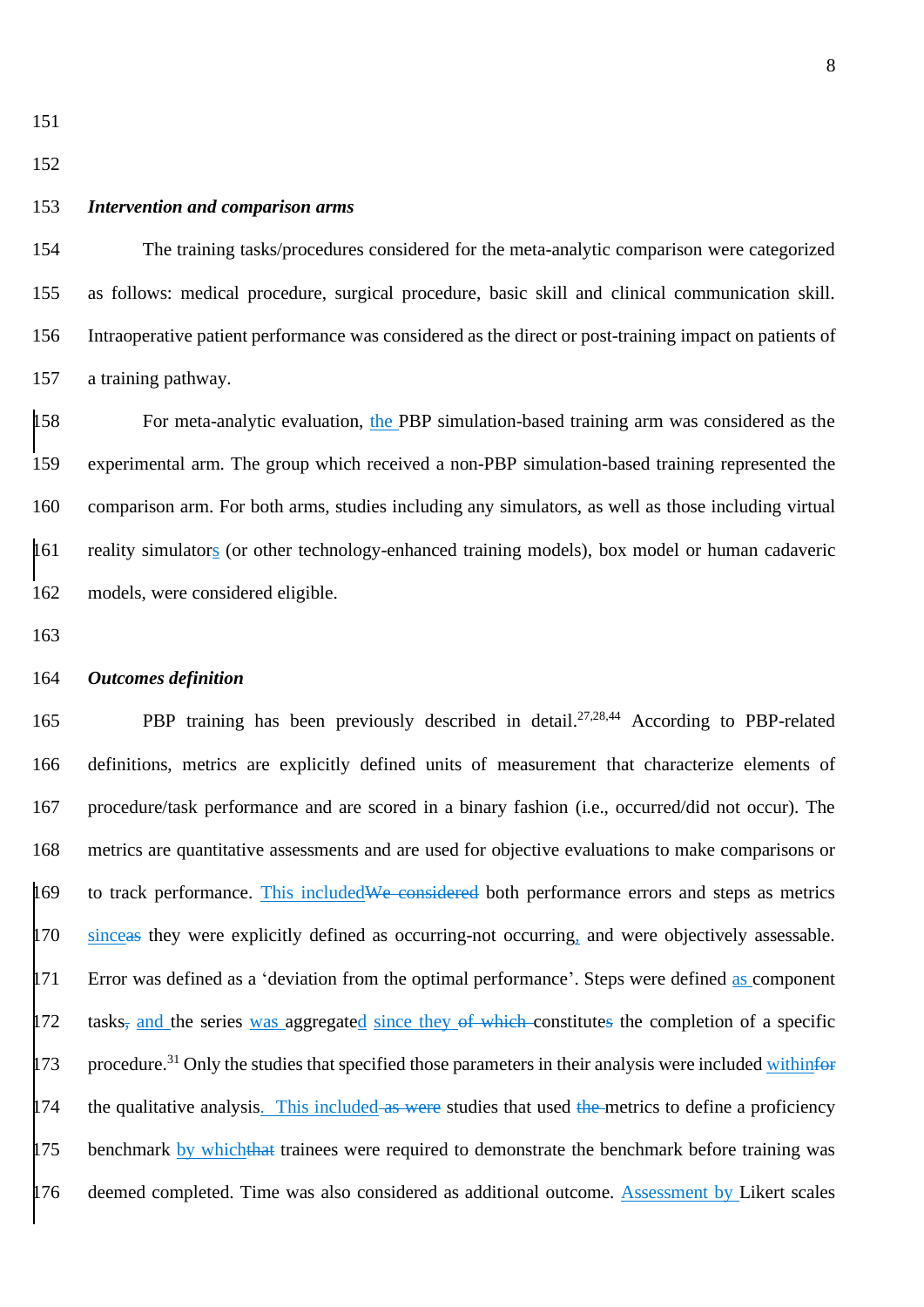177 assessment were not included in the current analyses, because of the potential for inherent 178 ambiguity. since they are not based on objective performance evaluation.

179 All the study outcomes have been categorized as meeting these criteria are shown in Table 2. 180 The primary outcome used for pooled meta-analysis was the number of procedural errors performed 181 (based on the objective deconstruction of the respective task/procedure), since errors provide an 182 objective measure of performance quality.<sup>21,27,28,31</sup> Secondary outcomes were the number of steps 183 performed and time to completione of the task/procedure, both of which provide measures of process 184 for **of task/procedure performance**.

185

# 186 *Data synthesis and statistical analysis*

 Data not suitable for meta-analytic evaluation was presented in narrative fashion (qualitative analysis). Reported results for continuous outcomes were pooled using biased corrected standardized 189 mean difference (SMD) (Hedges' g effect size) according to previous established methodology.<sup>37,45</sup> Thus, the bias corrected SMD and odds ratio (OR) were used to compare continuous and dichotomous variables, respectively. Additionally, for continuous outcomes, ratio of means (ROM) was applied to 192 provide an estimation of the pooled effect of PBP on the considered outcomes.<sup>46,47</sup> All results were reported with 95% confidence intervals. Pre-planned subgroups analyses were performed in studies with or without intraoperative patient performance assessment.

195 Heterogeneity between studies was measured using the  $I<sup>2</sup>$  statistic  $48$  and the between-study 196 variance  $(t^2)$  from the random-effect analyses. I<sup>2</sup> values >50% indicate large inconsistency. In case of 197 large heterogeneity, random effect models (using the DerSimonian and Laird approach<sup>49</sup>) were 198 prioritized. For the assessment of publication bias and small study effects, values of the SMD or OR 199 were plotted against their standard error in a contour-enhanced funnel plot. Furthermore, Eggers 200 asymmetry test<sup>50</sup> was used to explore statistically explore the presence of publication bias. Statistical 201 significance for all analysis was defined as two-sided  $p < 0.05$ . Statistical analysis was performed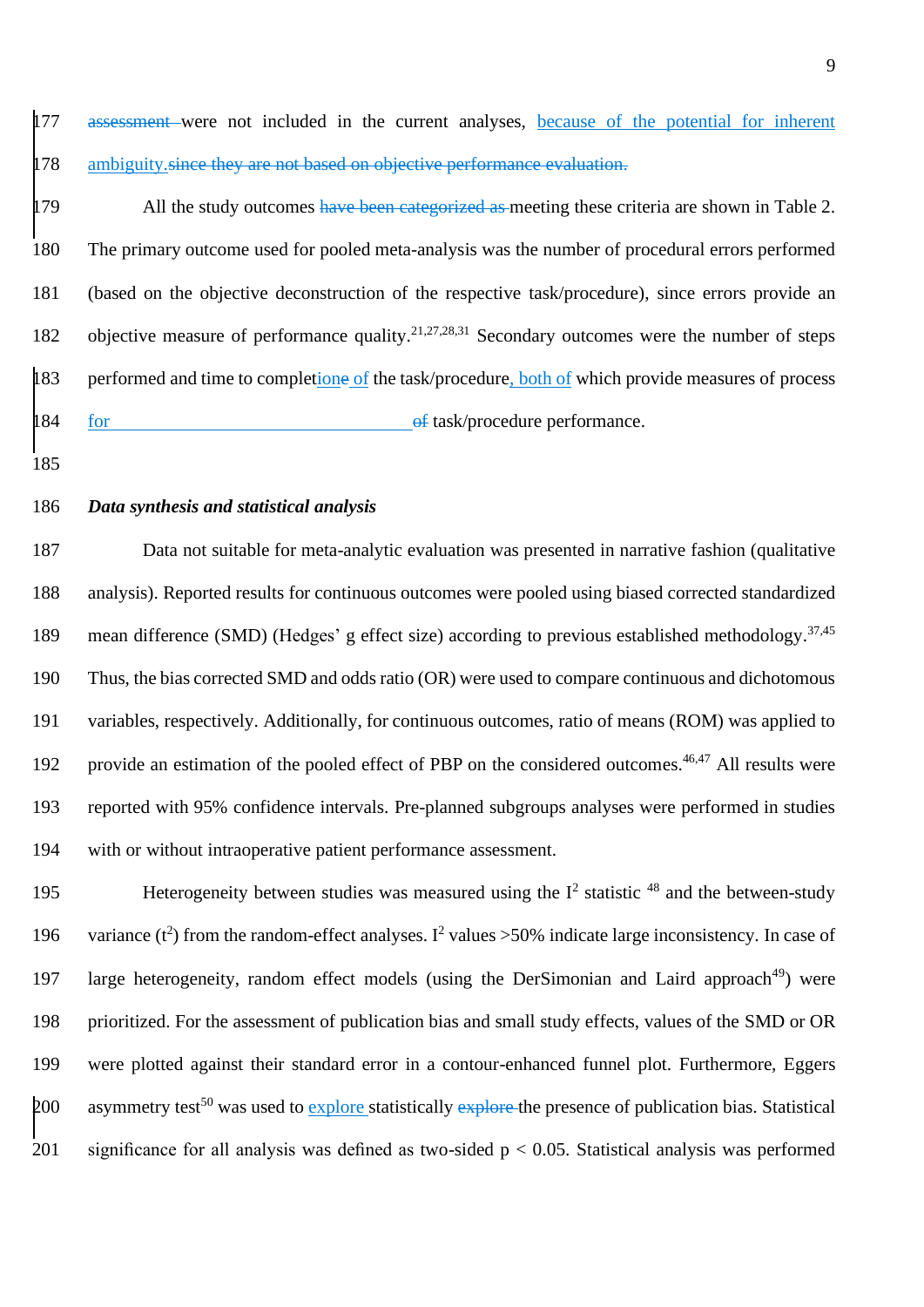202 with the R software (version 3.6.3[; http://www.r-project.org/\).](http://www.r-project.org/)) Unless otherwise indicated all models have allowed for different effect sizes (random-effects).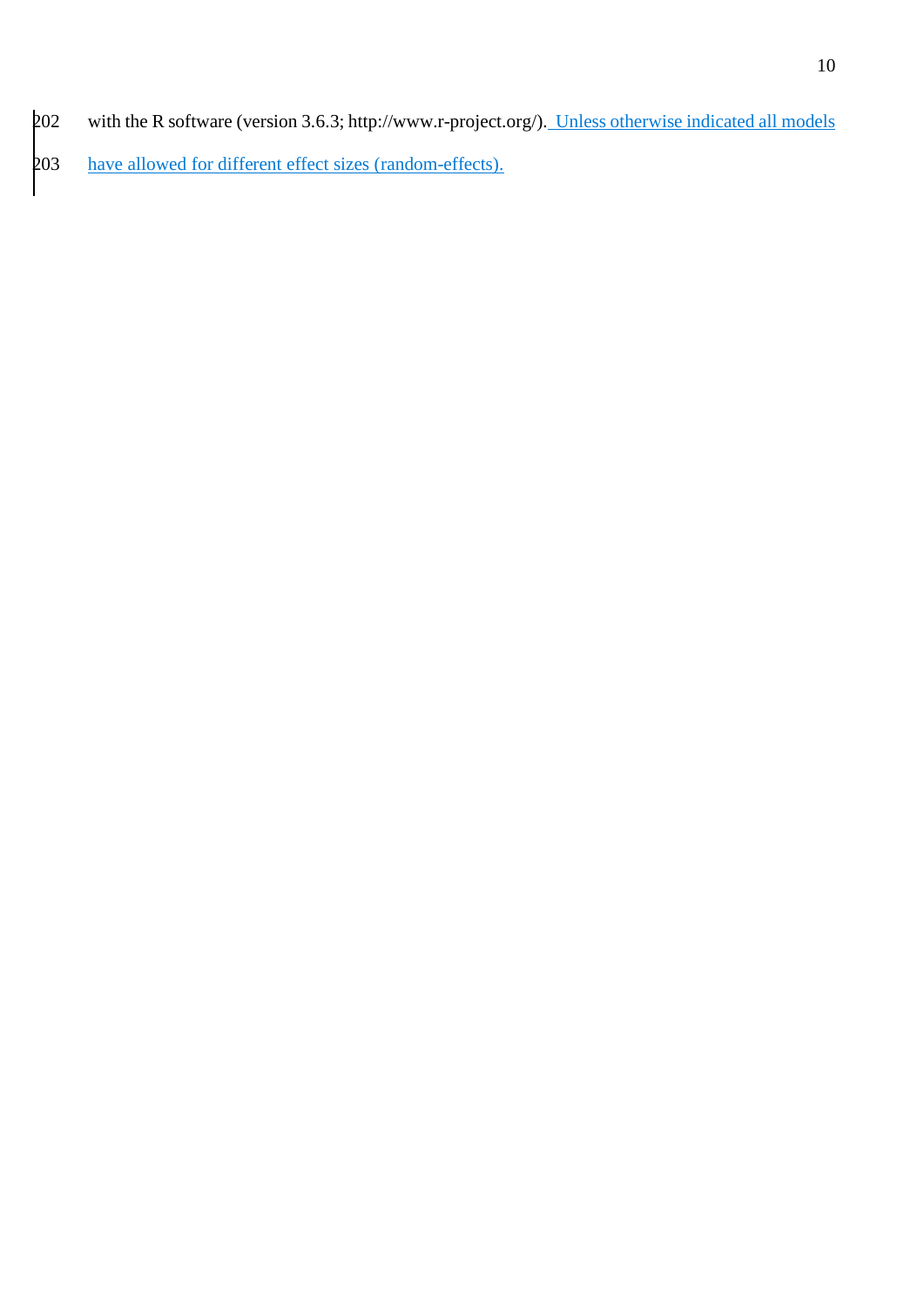#### **3. Results**

## *3.1 Study selection flow-chart*

 Figure 1 shows the flow of studies through the screening process. First, 519 papers were blindly screened by two reviewers (MA, ST) by reading all the titles and abstracts. After the first screening, 463 records were included for further evaluation based on pre-defined eligibility criteria. Of these, 40 studies were considered eligible for final inclusion in qualitative analysis. Here, final evaluation for the inclusion in the quantitative synthesis was carried out by 3 reviewers (AG, EM, 211 SP). At the end of the process, 12 manuscripts have been included for the meta-analysis.

# *3.2 Study quality and Risk of bias*

 The Supplementary Material appendix XX summarises the quality criteria assessed for each RCT using the MERSQI tool. The overall methodological quality of the studies was high, with all the studies having low risk of bias. Notably, the overall mean score of the RCTs was 15.5 (range 14.5 and 17). The mean IRR of quality scores between assessors was 94.6% (range 80-100%).

# *3.3 Evidence synthesis*

 Tables 1 and 2 summarize general and design characteristics of the selected studies. Primary analysis included 12 papers for qualitative review and quantitative synthesis. The final screened 222 manuscripts reported outcomes based on 5 full surgical procedures, 3 surgical skill tasks (i.e., steps or part of a procedure, knotting and/or suturing), 3 non-surgical medical procedures and 1 clinical 224 communication skill tasks. Overall, 12 attendings in practice (1 study), 161 residents (10 studies) and 225 66 medical students (2 studies) were evaluated in the included RCTs. Of these, 85 and 76-participants 226 had been allocated to aundergoing respectively PBP condition and  $n=76$  were in an non-PBP-based 227 training pathways. received final procedure performance assessment. According to the primary outcome (i.e. number of errors), 9 studies (199 participants) were included in the quantitative synthesis (i.e. meta-analysis). For steps, time and proficiency assessment on the procedure, 6 (134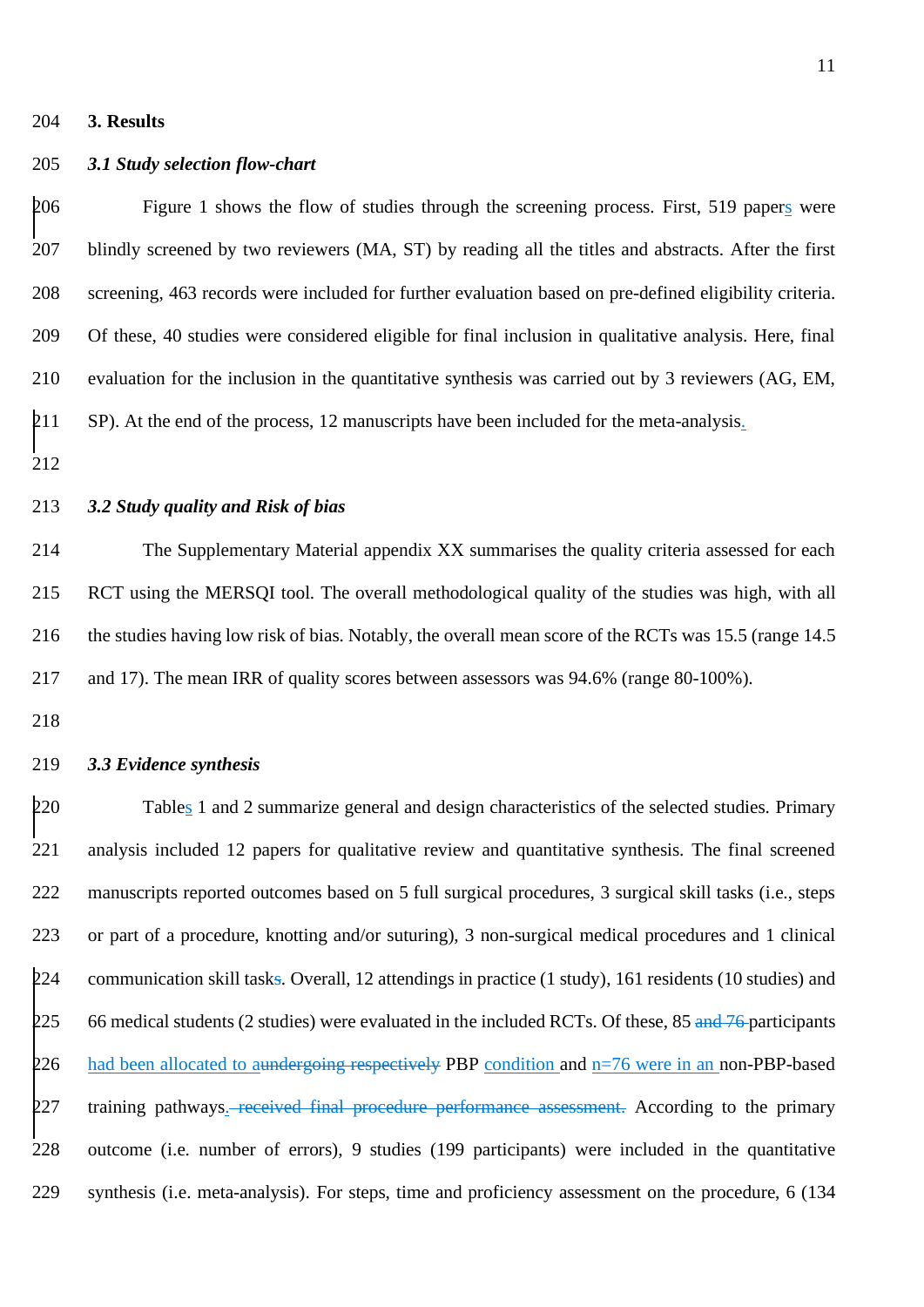230 participants), 6 (100 participants) and 3 (110 events) studies were respectively included in the 231 quantitative comparisons. [I DON'T UNDERSTAND THE ABOVE SENTENCE.]

232 In quantitative synthesis testing for procedural errors, a pooled meta-analysis on 199 trainees 233 was conducted (Fig. 2a-b), using random-effects models. Overall, PBP training reduced the number 234 of errors when compared to standard training (SMD -2.68, 95% CI: -3.52; -1.83; p < 0.001 at random 235 effects model). In aAt ROM analysis, PBP was estimated to reduce the mean rate of errors by of 236 approximately 60%, when compared to standard training (ROM 0.42, 95% CI: 0.32; 0.55;  $p < 0.001$ 237 at random effects model). Funnel plot and Eggers' linear regression estimates both showed evidence 238 for presence of potential publications bias (Supplementary material appendix XX). In subgroup 239 analyses, focusing on studies with intraoperative patient performance assessment ( $n = 87$ ), PBP 240 training outperformed standard training (SMD -3.11, 95% CI: -4.54; -1.68;  $p < 0.001$ -at random 241 effects model), with an estimated reduction in mean rates of errors of 62% (ROM 0.38, 95% CI: 0.25; 242  $0.58$ ;  $p < 0.001$  at random effects model).

243 For Within secondary outcomes, in quantitative synthesis testing for number of steps 244 completed, a pooled meta-analysis on 134 trainees was conducted. Overall, trainees who completed 245 PBP training performed more procedural steps than those who completed a standard training pathway 246 (SMD 3.46, 95% CI: 2.13; 4.79;  $p < 0.001$  at random effects model) (Fig. 3a). At ROM analysis, PBP 247 increased the mean rate of steps performed by an average of 43%, when compared to standard training 248 (ROM 1.46, 95% CI: 1.21; 1.77; p < 0.001 at random effects model) (Fig. 3b). Funnel plot and Eggers' 249 linear regression estimates recorded a marginal effect forof potential publications bias 250 (Supplementary material appendix XX). In the two studies reporting the effect of PBP on steps 251 performed in intraoperative patient procedure, PBP was showneenfirmed to increase the number of 252 steps performed (SMD 3.90, 95% CI: 1.79; 6.02;  $p < 0.001$  at random effect) but in ROM analysis 253 such a difference failed to achieve statistical significance (ROM 1.28, 95% CI: 0.94; 1.74; p = 0.1-at 254 random effect).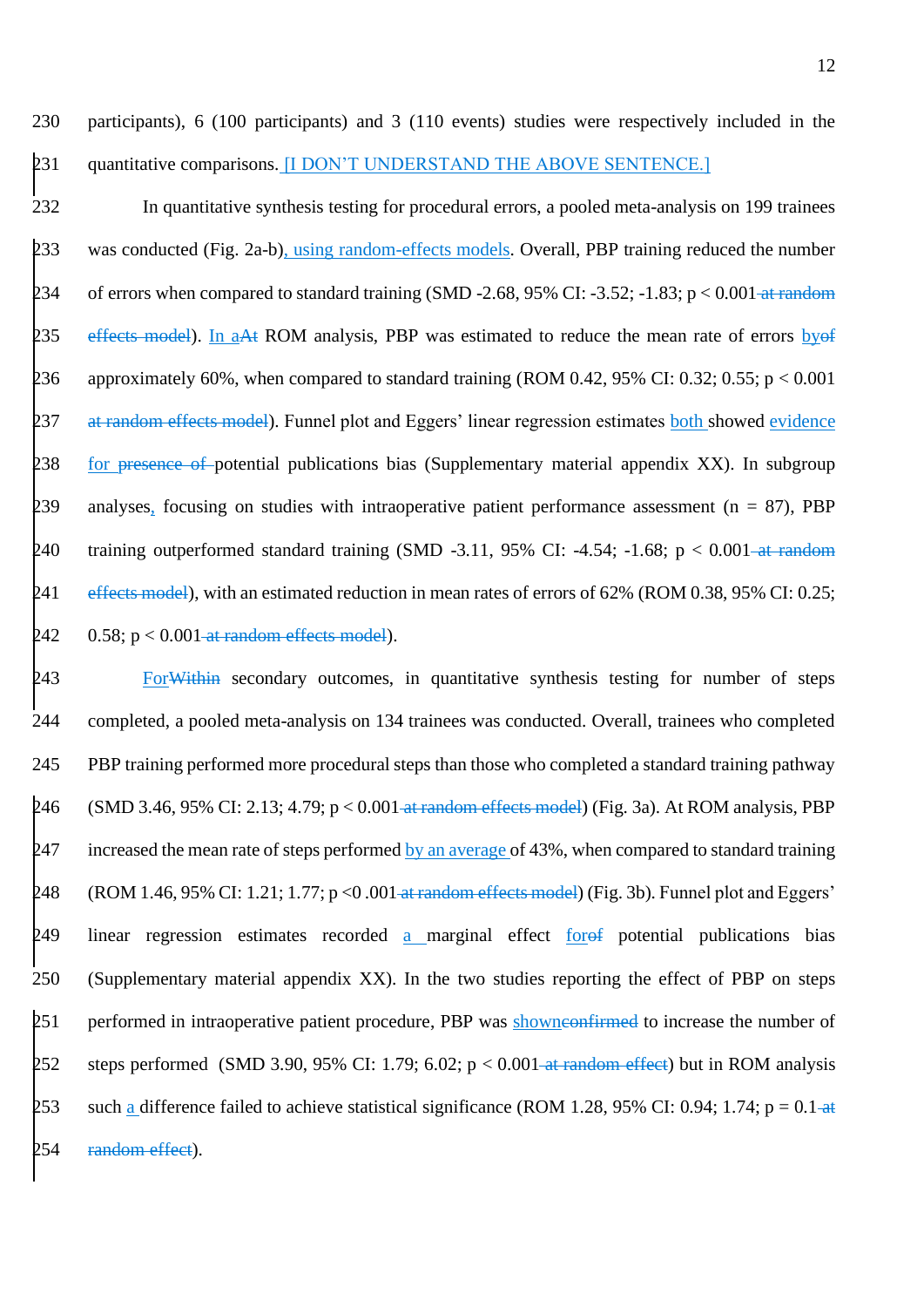255 In quantitative synthesis testing for procedural time, a pooled meta-analysis on 100 trainees 256 was conducted. Overall, trainees who completed PBP training performed more procedural steps than 257 those who completed a standard training pathway (SMD -0.93, 95% CI: -1.55; -0.30; p = 0.003-at 258 random effect model) (Fig. 3c). As expected, reduction of procedural time was less pronounced 259 compared to other outcomes, such as the number of errors or steps completed. Indeed, at ROM 260 analysis, PBP reduced the mean procedural time by  $\theta$  approximately 15%, when compared to 261 standard training (ROM 0.85, 95% CI: 0.75-0.96,  $p = 0.009$  at random effects model) (Fig 3d). Funnel 262 plot and Eggers' linear regression estimates demonstrate ans absence of potential publications bias 263 (Supplementary material appendix XX). In subgroup analyses focusing on studies with intraoperative 264 patient procedure assessment, PBP training slightly outperformed standard training (SMD -0.86, 95% 265 CI: -1.65, -0.08; p=0.03-at random effects model), with an estimated decrease in mean completion 266 time of 19% (ROM 0.81, 95% CI 0.65; 1.01;  $p = 0.06$  at random effects model).

267 Finally in the Lastly, at quantitative synthesis testing for the rate of proficiency benchmark 268 achievement on the procedure, a pooled meta-analysis on 110 trainees was conducted (Supplementary 269 material appendix XX). Overall, trainees who completed PBP were more likely to reach the 270 proficiency benchmark when compared to those who completed a standard training pathway (OR 271 8.67, 95% CI: 2.52; 29.77;  $p < 0.001$  using a tixed effects model). Funnel plot and Eggers' linear 272 regression estimates demonstrated an absence of potential publications bias (Supplementary material 273 appendix XX). Only one study reported results based on intraoperative patient procedure assessment, 274 and it confirmeding the protective effect of PBP training on achieving the final proficiency 275 benchmark (OR 7.50, 95% CI 1.31; 43.03;  $p = 0.02$  ain at fixed effects model).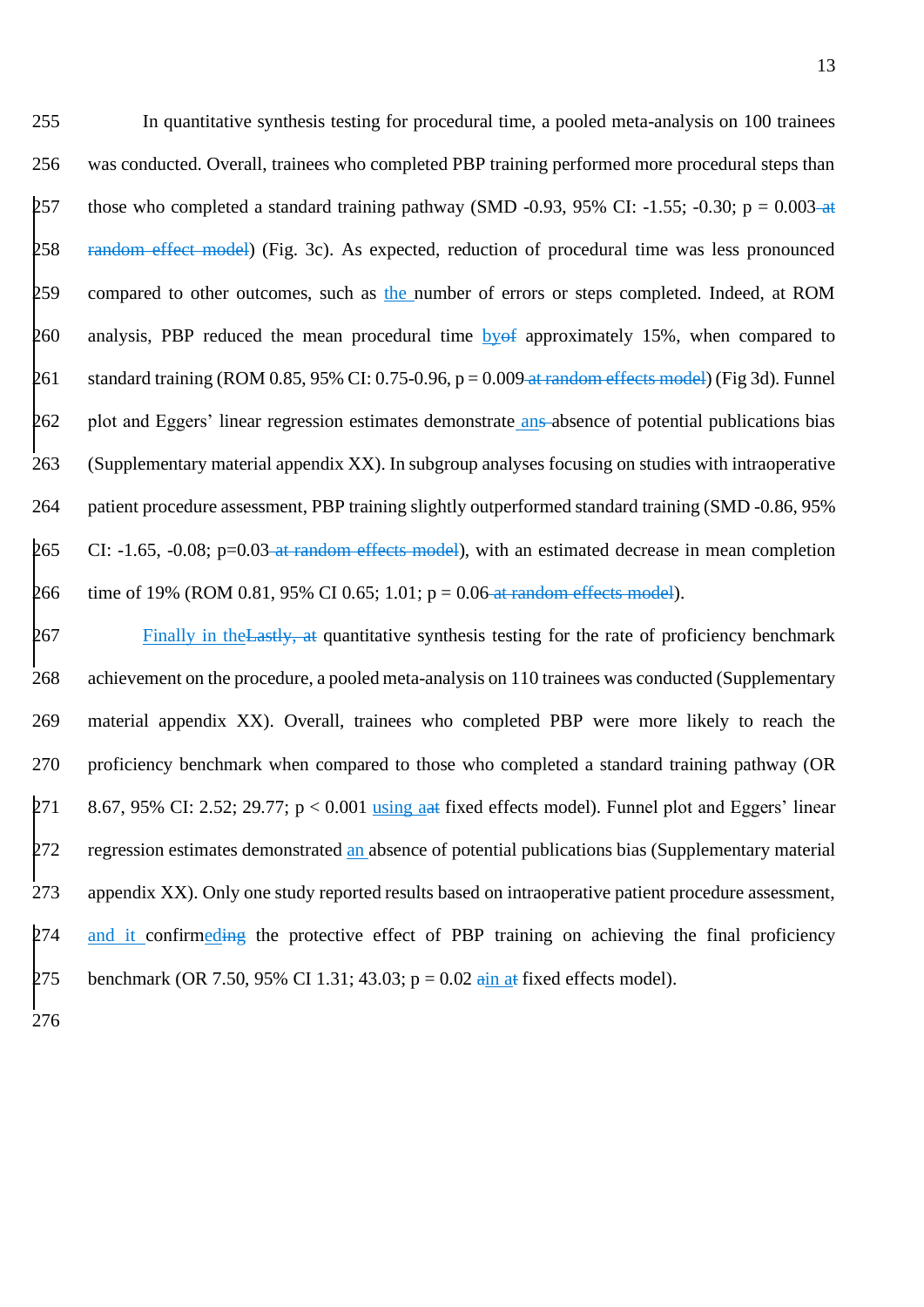#### 277 **4. Discussion**

278 Surgery and procedure-based medical treatments require standardized, and precise training  $279$  that can guarantee high-quality healthcare-standards<sup>51,52</sup>. In this context, during the last two decades, 280 several studies have underlined the importance of implementing validated training curricula<sup>53,54</sup>, 281 based on technology enhanced simulation training, in order to achieve a high standard of skills before 282 starting with clinical practice on patientsreal cases. However, a technology enhanced simulation 283 training pathway may not be sufficient if it is not supported by an effective teaching methodology, 284 that is should be based on the fundamental concepts of deliberate practice<sup>29</sup> and PBP.<sup>27</sup>

285 PBP simulation training was first reported as being used in a clinical study in 2002 and the 286 methodology was described in detail in 2005<sup>44</sup> with subsequent reports.<sup>27,28</sup> In this systematic review 287 of peer-reviewed, published, prospective, randomised and blinded clinical studies we report the meta-288 analysis and results from 12 studies. that meet these criteria with extractable data summaries. The 289 studies were carried out in the following medical specialities: laparoscopic surgery, arthroscopic 290 surgery, interventional cardiology/endovascular interventions, anaesthesia and clinical 291 communication skills. As measured with the MERSQI instrument the quality of the studies was high. 292 Furthermore, findings from all of the studies were homogeneous and with intervention effects also 293 all in the same direction.

 PBP training consistently showed significant improvements in performance by trainees. Significant improvements in performance/procedure time and procedure steps completed were observed. The largest and most consistent improvements however were found for error performance, 297 particularly intra-operative errors on real-patients. In studies that evaluatedincluded or objectively 298 measured intraoperative errors, we found a 62% reduction in comparison to the standard training group. For studies that assessed performance outside the operating room, or clinical environment, we found a 50% reduction in objectively assessed performance errors.

 $\frac{1}{301}$  The number of steps completed by the clinician is fundamental to the safe completion of the  $\beta$ 02 procedure, and Similarly, the completion of the procedure will inevitably take a certain amount of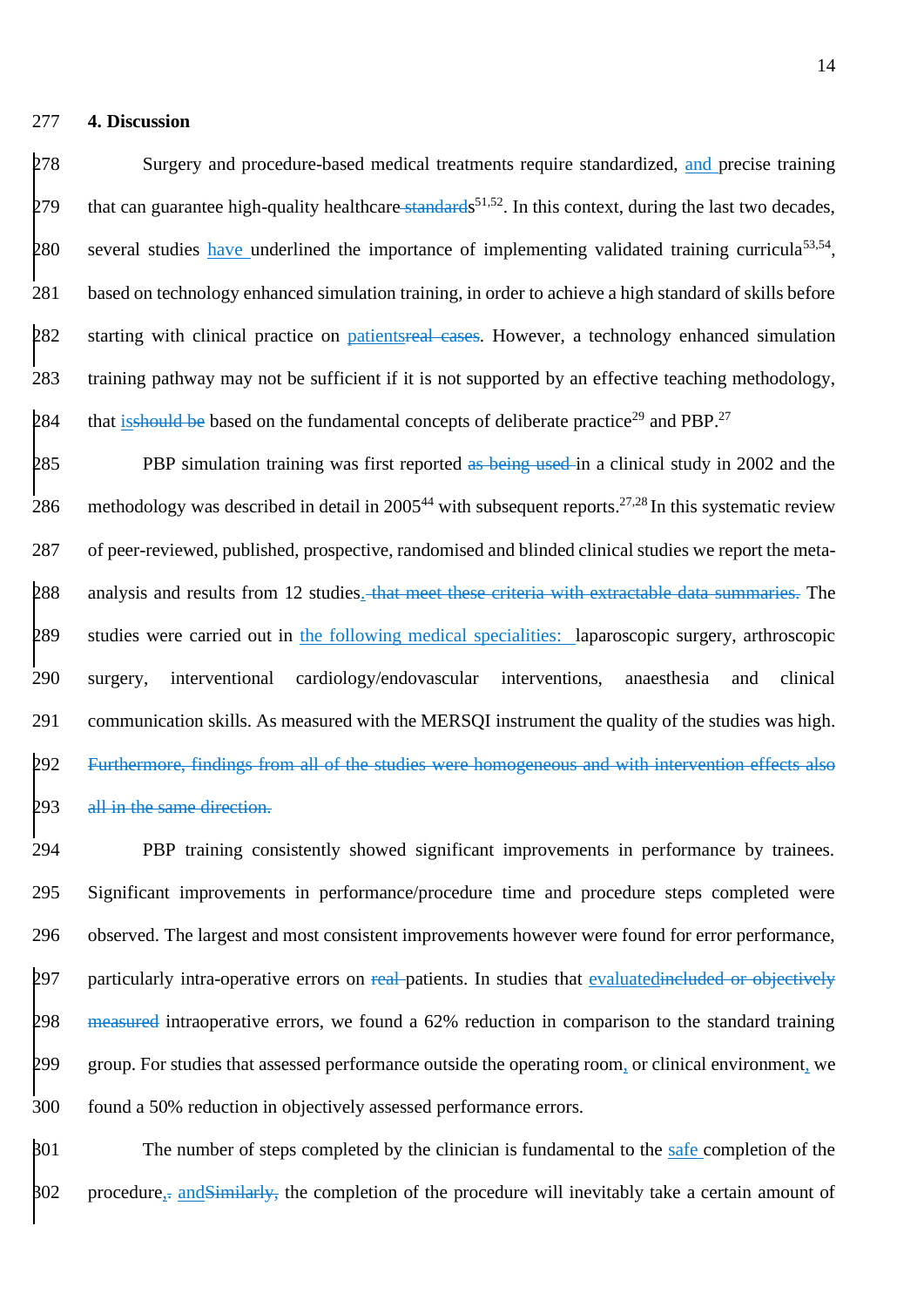$\frac{1}{203}$  time. These two measures, however, provide<del>give very</del> little substantiation regarding of the quality of performance. For example, all of the steps of a procedure may be completed, but done badly. Likewise, a procedure can be performed quickly but unsafely, or phases of the procedure can be 306 omitted resulting in faster completion times.<sup>27,28,31</sup> Neither measures give a reliable indication of the quality of the operator's performance. In contrast, objectively assessed performance error in the PBP methodology gives direct, objective, transparent and fair measures of quality.

309 T<del>Of note, t</del>he impact of PBP training was greatest on objectively assessed intraoperative  $\beta$ 10 performance errors. There was however-only one study which directly assessed the impact of PBP  $\beta$ 11 training on a clinical outcome. Srinivasan et al.<sup>33</sup>, assessed the impact of PBP simulation training on 312 the effectiveness and success of epidural analgesia administration during labour. They found that the 313 PBP trained group had a 54% lower epidural failure rate than the simulation trained group.

314 Traditionally, it has been (incorrectly) believed that only about ~10% of what was learned in  $\beta$ 15 the training environment transferred to real-world performance.<sup>55</sup> However, a number of studies have 316 shown substantial transfers of training skills. For example, in the training of laparoscopic surgical 317 skills A transfer of training study of laparoscopic surgical skills refuted this claim and demonstrated  $\frac{1}{318}$  that there was a 26% improvement in performance process measures (e.g. performance time) and a \$19 42% improvement in performance quality measures (i.e., performance errors) have been reported.<sup>56</sup> 320 Others have It was however believed that some of these observed effects of transfer from training  $\frac{1}{2}$  would inevitably be lost, though-t The results from the Srinivasan et al.<sup>33</sup> study suggest that this is 322 unlikely to be the casethey may not be lost. Furthermore, research has also indicatednow shows that \$23 the objectively assessed skills of clinicians significantly affect the impact on procedure outcome.<sup>57,58</sup> 324 In this context, Birkmeyer et al.<sup>57</sup>, objectively assessed the technical skills of experienced bariatric 325 surgeons. On the basis of this assessment, surgeons were stratified into four quartiles, i.e., surgeons 326 who were performing best, two middle quartiles and surgeons who were performing <u>least wellworst</u>. 327 All of the bariatric patients that these surgeons operated on over the next six years were studied. They  $\frac{1}{228}$  found the best performing surgeons, had a surgical complication rate of 4.2% in comparison to the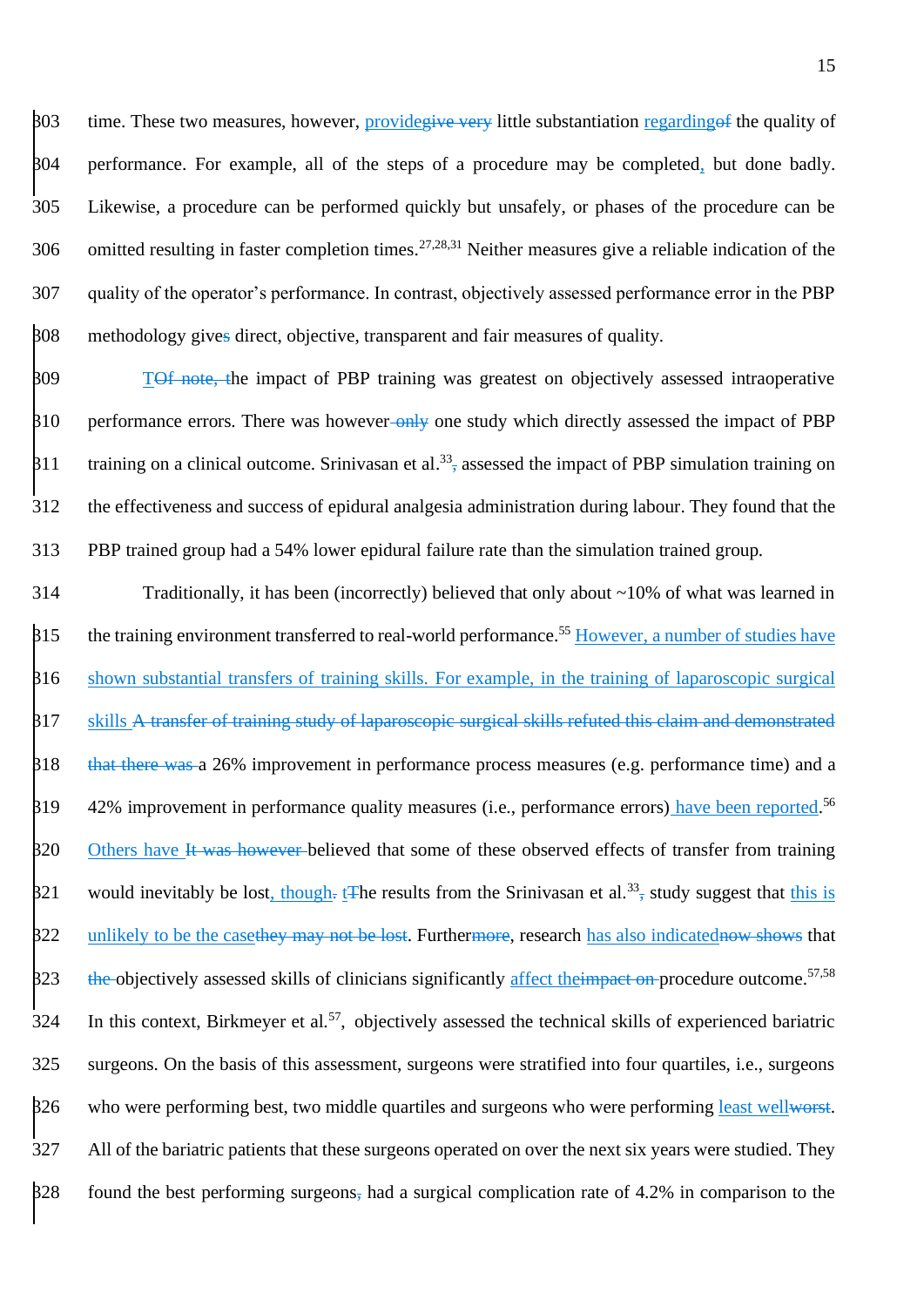$\frac{329}{12}$  bottom quartile group which had an 11.4% complication rate: a difference of 63%; an infection rate of 1.04% in comparison to 4.6%: a difference of 77%. Although the overall mortality rate for the study was low, the best performing surgeons had a rate of 0.05% in comparison to 0.26% in the bottom quartile group: a difference of 81%. These data strongly corroborated the correlation between skills acquisition and intraoperative performance and patient-related outcomes.

334 The effectiveness of the PBP simulation training is probably accounted for by a number of 335 factors. The first is that the performance characteristics on which training is based to be trained are 336 derived from very experienced and practising clinicians. They identify the characteristics and  $\beta$ 37 performances necessary for a trainees at the start of their learning curve, and hence provide to B38 successfully complete a reference approach to the successful performance of the procedure <sup>17,19–21</sup>  $\beta$ 39 and provide the basis for at these performance metrics that can beare then validated.<sup>39,44</sup>

340 Once satisfactorily validated, a proficiency benchmark is established based on the mean 341 performance of experienced practitioners.<sup>5,15,27,30–32,34,44</sup> Another fundamental aspect of PBP training  $\beta$ 42 is that the detailed metrics are used to provide give the trainees with objective, transparent and  $\beta$ 43 constructive feedback on their performance, thus, affording trainees the opportunity to engage in  $\alpha$ 344 deliberate practice training rather than repeated practice.<sup>29</sup>

 $\frac{1}{2}$  Lastly, PBP training is not complete until the trainee has demonstrated - a level of proficiency 346 based on prethe quantitatively defined proficiency benchmarks. The benchmark is based on the mean 347 of the objectively assessed performance of very experienced and proficient clinicians performing the 348 exact same task/procedure. Thus, the trainee knows what to do, with what instruments and in which 349 order. They also have demonstrated that they can adequately undertake the task under conditions of  $350$  aa<del>do it on the</del> simulation or training model, and that they can achieve to athe quantitatively defined 351 proficiency benchmark. The pre-trained novice has however never completesd the medical procedure 352 on a live real-patient until they have shown that they can adequately perform the task within a training  $353$  context. their first supervised case. Evidence reviewed here suggests that PBP ensure that trainees they  $\frac{354}{12}$  are significantly better prepared than more traditionally trained clinicians.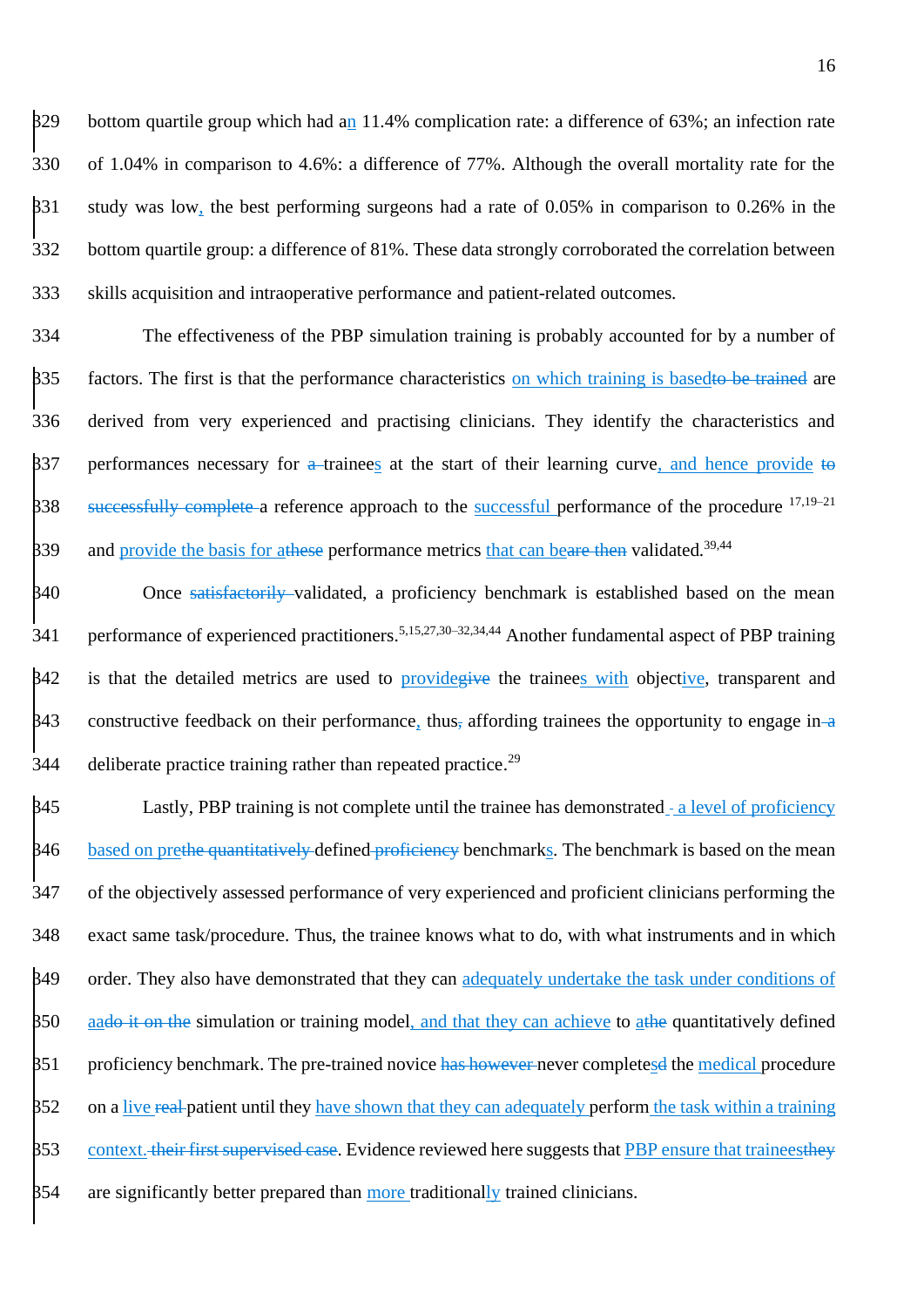|               | <b>SALE</b> | <b>SALE</b> |
|---------------|-------------|-------------|
| ۰.<br>۰.<br>× | v           | I<br>v      |

# **Conclusion**

- Our systematic review and meta-analysis of RCTs confirms that PBP training improves trainees'
- performances when compared to standard simulation-based training. Notably, PBP decreases
- $\frac{1}{359}$  procedural errors by 60% compared to conventional/traditional training and such a positive impact
- on trainees' performances is higher when focusing on intraoperative performance assessment.
- These results reinforce the need to fully implement PBP methodology in surgical and procedure-
- based medical treatments training pathways.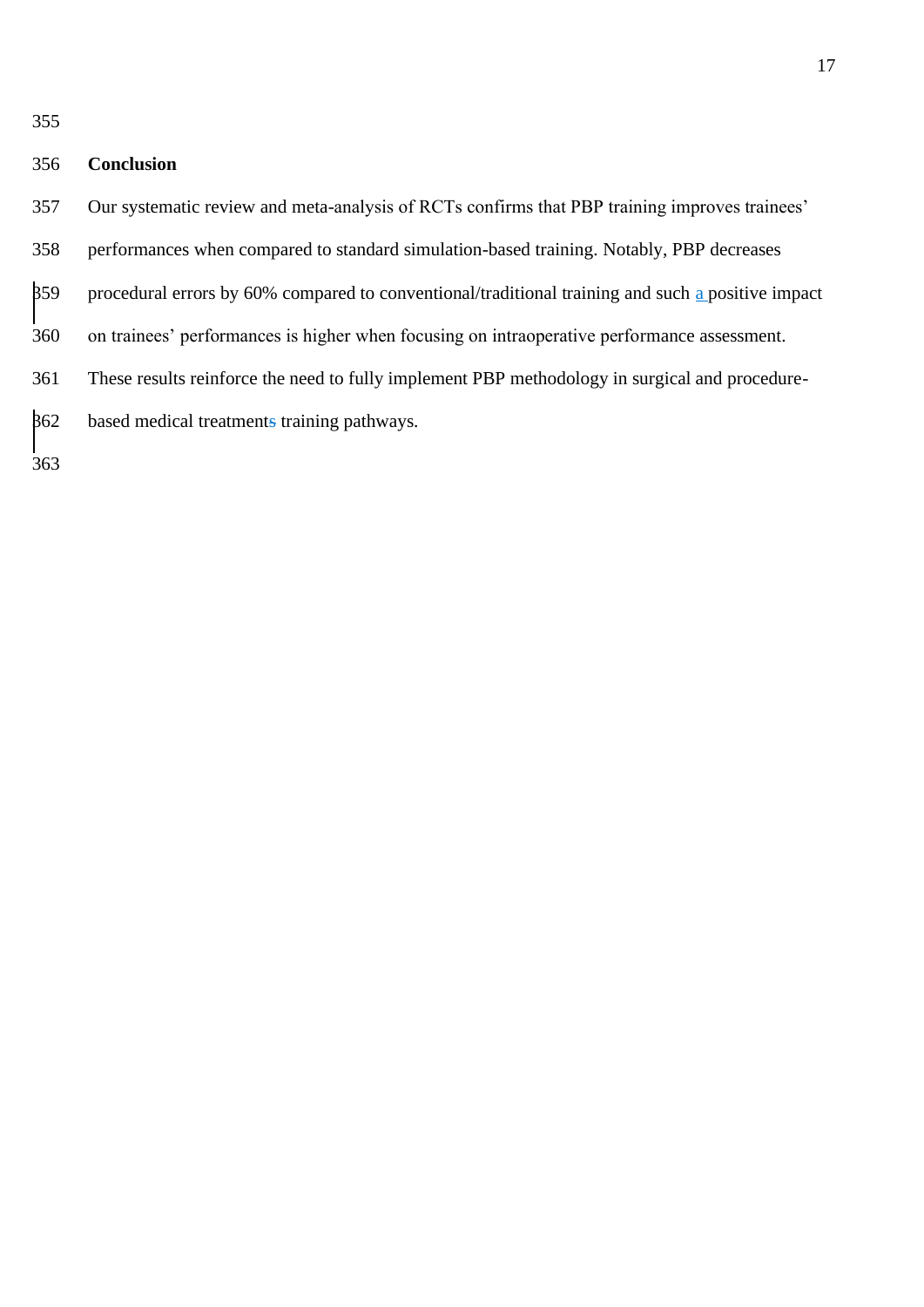#### **REFERENCES**

1. Satava RM. Virtual reality surgical simulator. *Surg Endosc*. 1993;7(3):203-205.

doi:10.1007/BF00594110

- 2. Salas E, Bowers CA, Rhodenizer L. It is not how much you have but how you use it: toward
- a rational use of simulation to support aviation training. *Int J Aviat Psychol*. 1998;8(3):197-
- 208. doi:10.1207/s15327108ijap0803\_2
- 3. Webster CS. The nuclear power industry as an alternative analogy for safety in anaesthesia and a novel approach for the conceptualisation of safety goals. *Anaesthesia*.
- 2005;60(11):1115-1122. doi:10.1111/j.1365-2044.2005.04301.x
- 4. Gaba DM, DeAnda A. A comprehensive anesthesia simulation environment: re-creating the operating room for research and training. *Anesthesiology*. 1988;69(3):387-394.
- 5. Seymour NE, Gallagher AG, Roman SA, et al. Virtual reality training improves operating room performance: results of a randomized, double-blinded study. *Ann Surg*.

2002;236(4):454-458. doi:10.1097/00000658-200210000-00008

- 6. Seymour NE, Gallagher AG, Roman SA, O'Brien MK, Andersen DK, Satava RM. Analysis
- of errors in laparoscopic surgical procedures. *Surg Endosc*. 2004;18(4):592-595.
- doi:10.1007/s00464-002-8927-2
- 7. Kazdin AE. *Behavior Modification in Applied Settings, 5th Ed.* Belmont, CA, US: Thomson Brooks/Cole Publishing Co; 1994.
- 8. Gallagher AG, O'Sullivan GC, Leonard G, Bunting BP, McGlade KJ. Objective structured
- assessment of technical skills and checklist scales reliability compared for high stakes
- assessments. *ANZ J Surg*. 2014;84(7-8):568-573. doi:10.1111/j.1445-2197.2012.06236.x
- 9. Gallagher AG, Ryu RKN, Pedowitz RA, Henn P, Angelo RL. Inter-rater Reliability for
- Metrics Scored in a Binary Fashion-Performance Assessment for an Arthroscopic Bankart
- Repair. *Arthroscopy*. 2018;34(7):2191-2198. doi:10.1016/j.arthro.2018.02.007
- 10. Gallagher AG, Satava RM. Virtual reality as a metric for the assessment of laparoscopic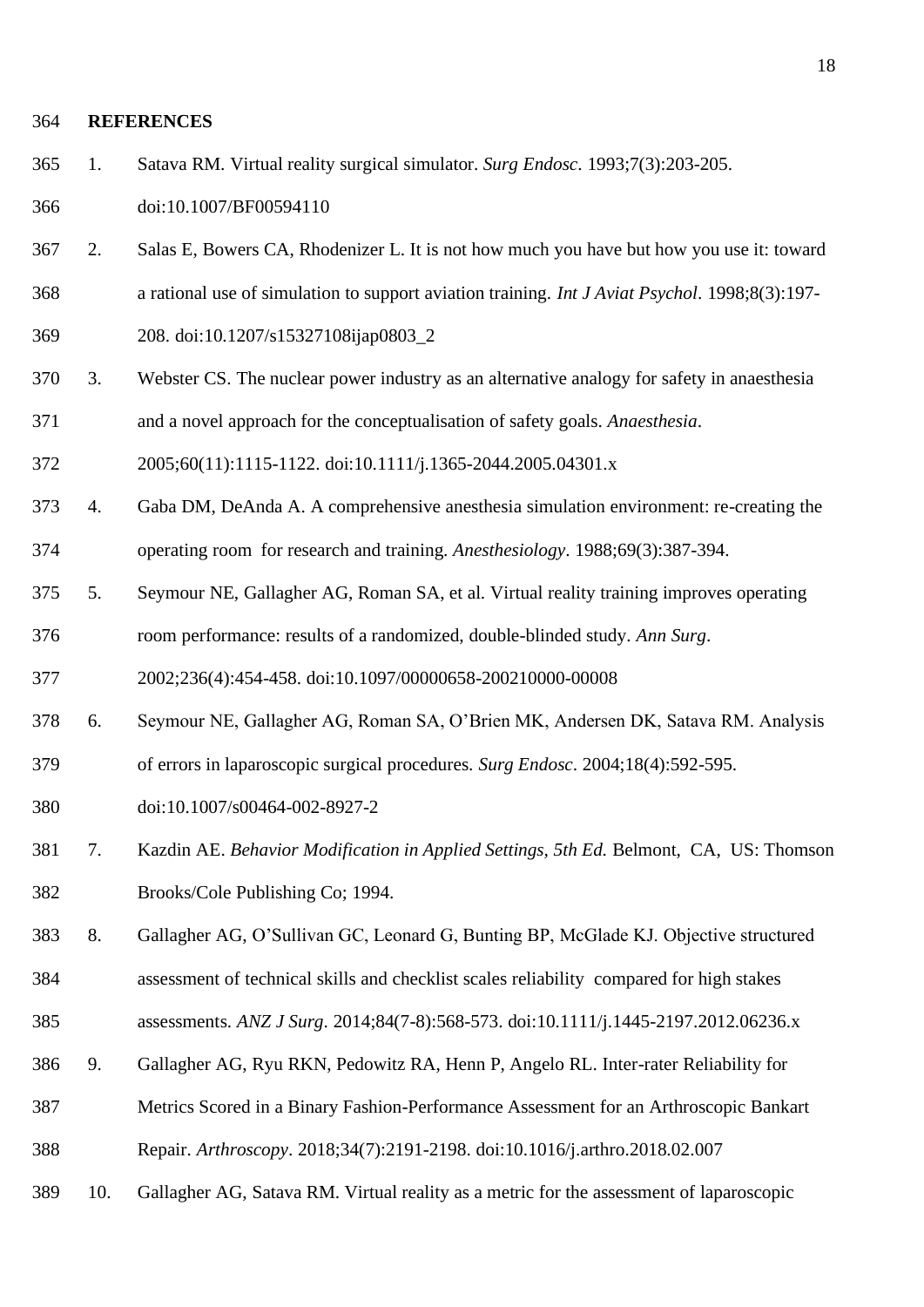- psychomotor skills. Learning curves and reliability measures. *Surg Endosc*.
- 2002;16(12):1746-1752. doi:10.1007/s00464-001-8215-6
- 11. Gallagher AG, Richie K, McClure N, McGuigan J. Objective psychomotor skills assessment
- of experienced, junior, and novice laparoscopists with virtual reality. *World J Surg*.
- 2001;25(11):1478-1483. doi:10.1007/s00268-001-0133-1
- 12. Jordan JA, Gallagher AG, McGuigan J, McClure N. Virtual reality training leads to faster
- adaptation to the novel psychomotor restrictions encountered by laparoscopic surgeons. *Surg Endosc*. 2001;15(10):1080-1084. doi:10.1007/s004640000374
- 13. Gallagher, A. E., Hughes, C., Reinhardt-Rutland, A., McGuigan, J., & McClure N. Transfer

 of skill from'virtual reality' (VR): A case-control comparison of traditional and VR training in laparoscopic skill acquisition. *Minim Invasive Ther Allied Technol*. 2000.

 14. Gallagher AG, McClure N, McGuigan J, Crothers I, Browning J. Virtual reality training in laparoscopic surgery: a preliminary assessment of minimally invasive surgical trainer virtual

reality (MIST VR). *Endoscopy*. 1999;31(4):310-313. doi:10.1055/s-1999-15

- 15. Ahlberg G, Enochsson L, Gallagher AG, et al. Proficiency-based virtual reality training
- significantly reduces the error rate for residents during their first 10 laparoscopic

cholecystectomies. *Am J Surg*. 2007;193(6):797-804. doi:10.1016/j.amjsurg.2006.06.050

- 16. Mascheroni J, Mont L, Stockburger M, Patwala A, Retzlaff H, Gallagher AG. International
- expert consensus on a scientific approach to training novice cardiac resynchronization
- therapy implanters using performance quality metrics. *Int J Cardiol*. 2019;289:63-69.
- doi:10.1016/j.ijcard.2019.04.036
- 17. Angelo RL, Ryu RKN, Pedowitz RA, Gallagher AG. Metric Development for an
- Arthroscopic Bankart Procedure: Assessment of Face and Content Validity. *Arthroscopy*.
- 2015;31(8):1430-1440. doi:10.1016/j.arthro.2015.04.093
- 18. Angelo RL, Tauro J, St Pierre P, et al. Arthroscopic Rotator Cuff Repair Metrics:
- Establishing Face, Content, and Construct Validity in a Cadaveric Model. *Arthrosc J*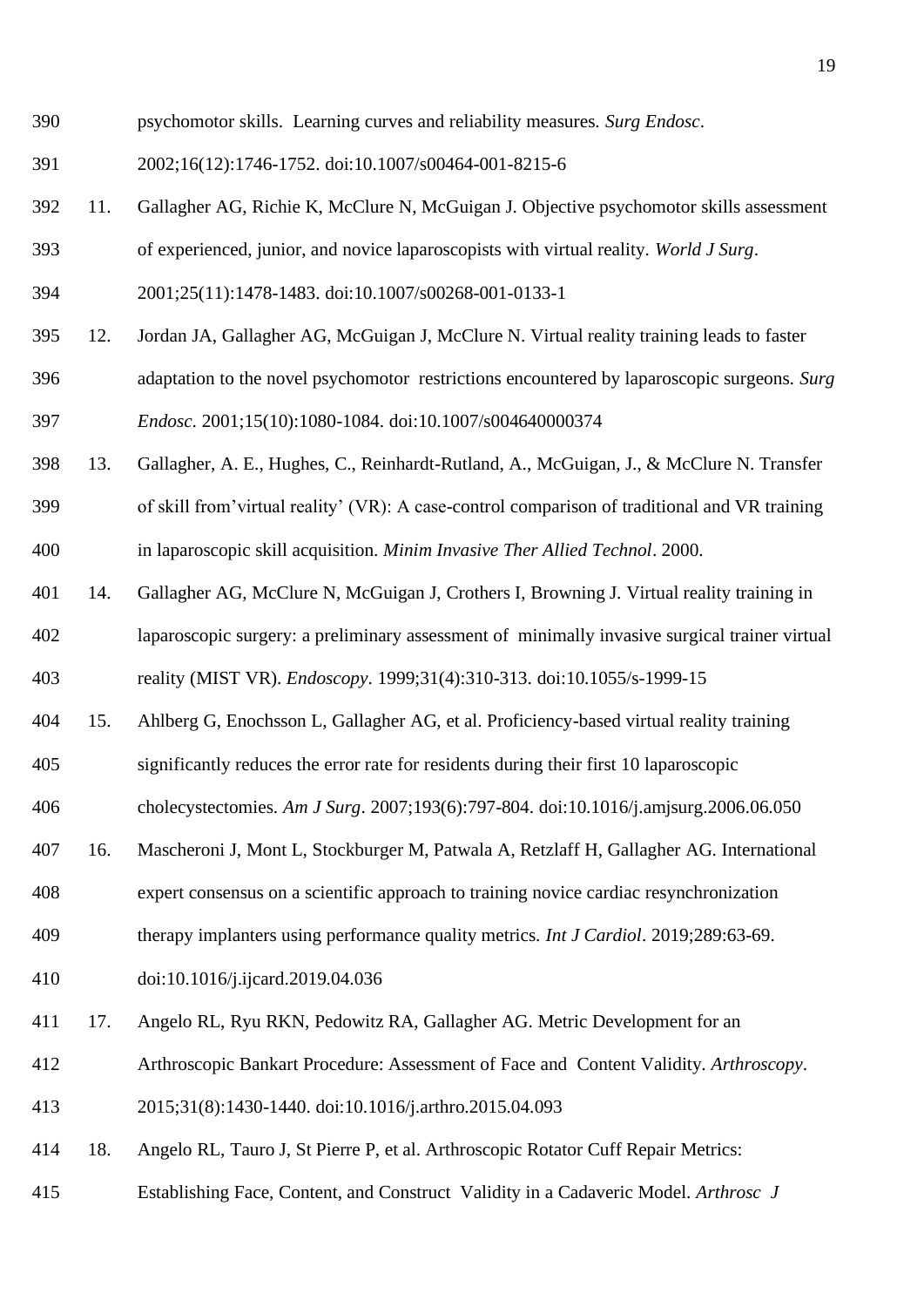*Arthrosc Relat Surg Off Publ Arthrosc Assoc North Am Int Arthrosc Assoc*. 2020;36(1):71- 79.e1. doi:10.1016/j.arthro.2019.07.016

- 19. Kojima K, Graves M, Taha W, Cunningham M, Joeris A, Gallagher AG. AO international consensus panel for metrics on a closed reduction and fixation of a 31A2 pertrochanteric fracture. *Injury*. 2018;49(12):2227-2233. doi:10.1016/j.injury.2018.09.019
- 20. Mascheroni J, Mont L, Stockburger M, Patwala A, Retzlaff H, Gallagher AG. A validation study of intraoperative performance metrics for training novice cardiac resynchronization therapy implanters. *Int J Cardiol*. 2020;307:48-54. doi:10.1016/j.ijcard.2020.02.003
- 21. Crossley R, Liebig T, Holtmannspoetter M, et al. Validation studies of virtual reality
- simulation performance metrics for mechanical thrombectomy in ischemic stroke. *J Neurointerv Surg*. 2019;11(8):775-780. doi:10.1136/neurintsurg-2018-014510
- 22. Angelo RL, Pedowitz RA, Ryu RKN, Gallagher AG. The Bankart Performance Metrics
- Combined With a Shoulder Model Simulator Create a Precise and Accurate Training Tool
- for Measuring Surgeon Skill. *Arthrosc J Arthrosc Relat Surg Off Publ Arthrosc Assoc*
- *North Am Int Arthrosc Assoc*. 2015;31(9):1639-1654. doi:10.1016/j.arthro.2015.04.092
- 23. Angelo RL, Ryu RKN, Pedowitz RA, Gallagher AG. The Bankart Performance Metrics
- Combined With a Cadaveric Shoulder Create a Precise and Accurate Assessment Tool for
- Measuring Surgeon Skill. *Arthrosc J Arthrosc Relat Surg Off Publ Arthrosc Assoc North*
- *Am Int Arthrosc Assoc*. 2015;31(9):1655-1670. doi:10.1016/j.arthro.2015.05.006
- 24. Pedowitz RA, Nicandri GT, Angelo RL, Ryu RKN, Gallagher AG. Objective Assessment of
- Knot-Tying Proficiency with the Fundamentals of Arthroscopic Surgery Training Program
- Workstation and Knot Tester. *Arthrosc - J Arthrosc Relat Surg*. 2015;31(10):1872-1879.
- doi:10.1016/j.arthro.2015.06.021
- 25. Ritter EM, McClusky DA 3rd, Gallagher AG, Smith CD. Real-time objective assessment of knot quality with a portable tensiometer is superior to execution time for assessment of laparoscopic knot-tying performance. *Surg Innov*. 2005;12(3):233-237.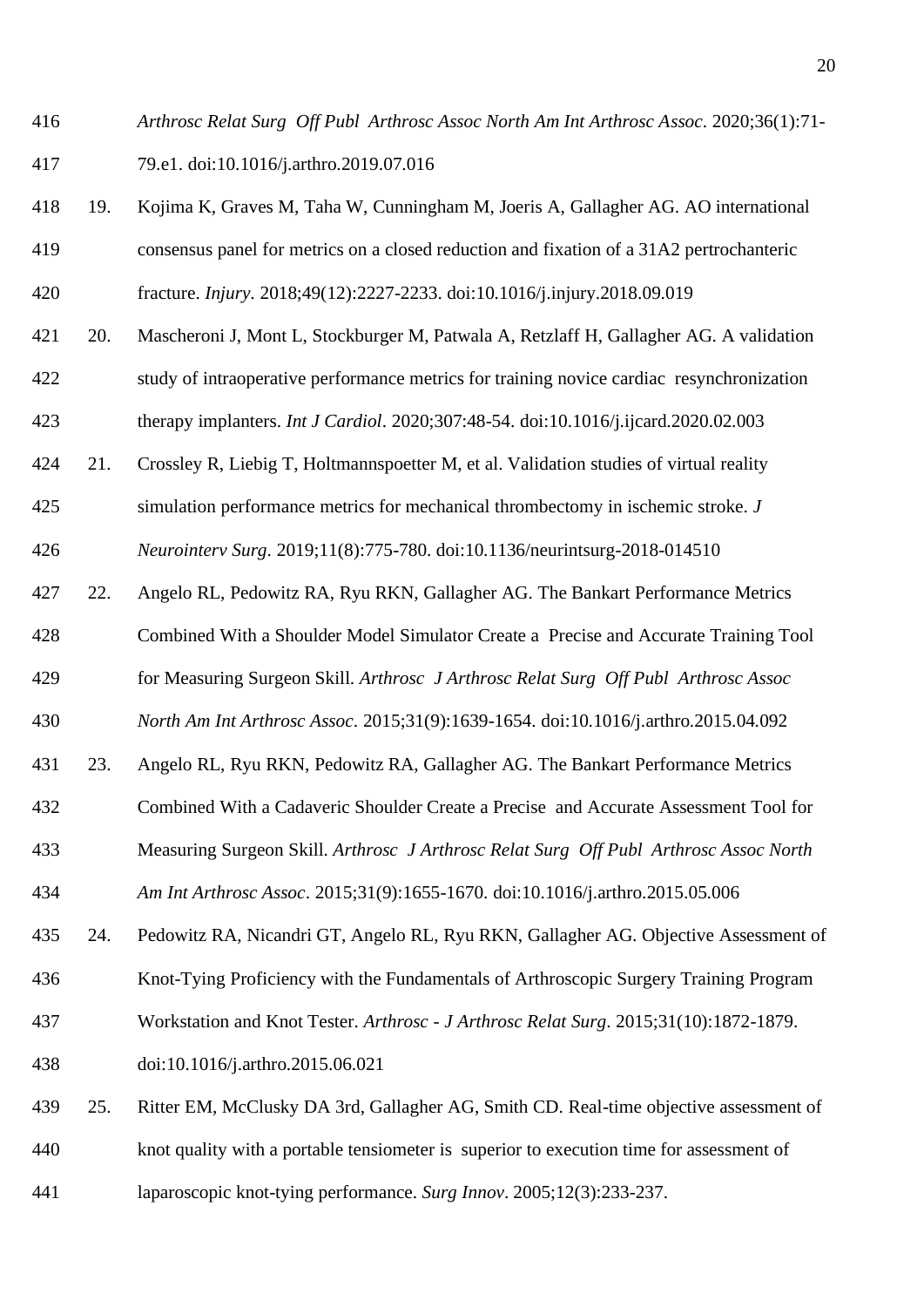- doi:10.1177/155335060501200308
- 26. Angelo RL, Pedowitz RA, Ryu RKN, Gallagher AG. The Bankart Performance Metrics
- Combined With a Shoulder Model Simulator Create a Precise and Accurate Training Tool
- for Measuring Surgeon Skill. *Arthroscopy*. 2015;31(9):1639-1654.
- doi:10.1016/j.arthro.2015.04.092
- 27. Gallagher AG, O'Sullivan GC. *Fundamentals of Surgical Simulation: Principles and*
- *Practice*. Springer Publishing Company, Incorporated; 2011. doi:10.1007/978-0-85729-763-
- 1
- 28. Gallagher AG. Metric-based simulation training to proficiency in medical education:- what it is and how to do it. *Ulster Med J*. 2012;81(3):107-113.
- 29. Ericsson KA. Deliberate practice and the acquisition and maintenance of expert performance in medicine and related domains. *Acad Med*. 2004;79(10 SUPPL.):70-81.
- doi:10.1097/00001888-200410001-00022
- 30. Van Sickle KR, Ritter EM, Baghai M, et al. Prospective, randomized, double-blind trial of curriculum-based training for intracorporeal suturing and knot tying. *J Am Coll Surg*.
- 
- 2008;207(4):560-568. doi:10.1016/j.jamcollsurg.2008.05.007
- 31. Angelo RL, Ryu RKN, Pedowitz RA, et al. A Proficiency-Based Progression Training
- Curriculum Coupled With a Model Simulator Results in the Acquisition of a Superior
- Arthroscopic Bankart Skill Set. *Arthroscopy*. 2015;31(10):1854-1871.
- doi:10.1016/j.arthro.2015.07.001
- 32. Cates CU, Lönn L, Gallagher AG. Prospective, randomised and blinded comparison of
- proficiency-based progression full-physics virtual reality simulator training versus invasive
- vascular experience for learning carotid artery angiography by very experienced operators.
- *BMJ Simul Technol Enhanc Learn*. 2016;2(1):1-5. doi:10.1136/bmjstel-2015-000090
- 33. Srinivasan KK, Gallagher A, O'Brien N, et al. Proficiency-based progression training: an
- "end to end" model for decreasing error applied to achievement of effective epidural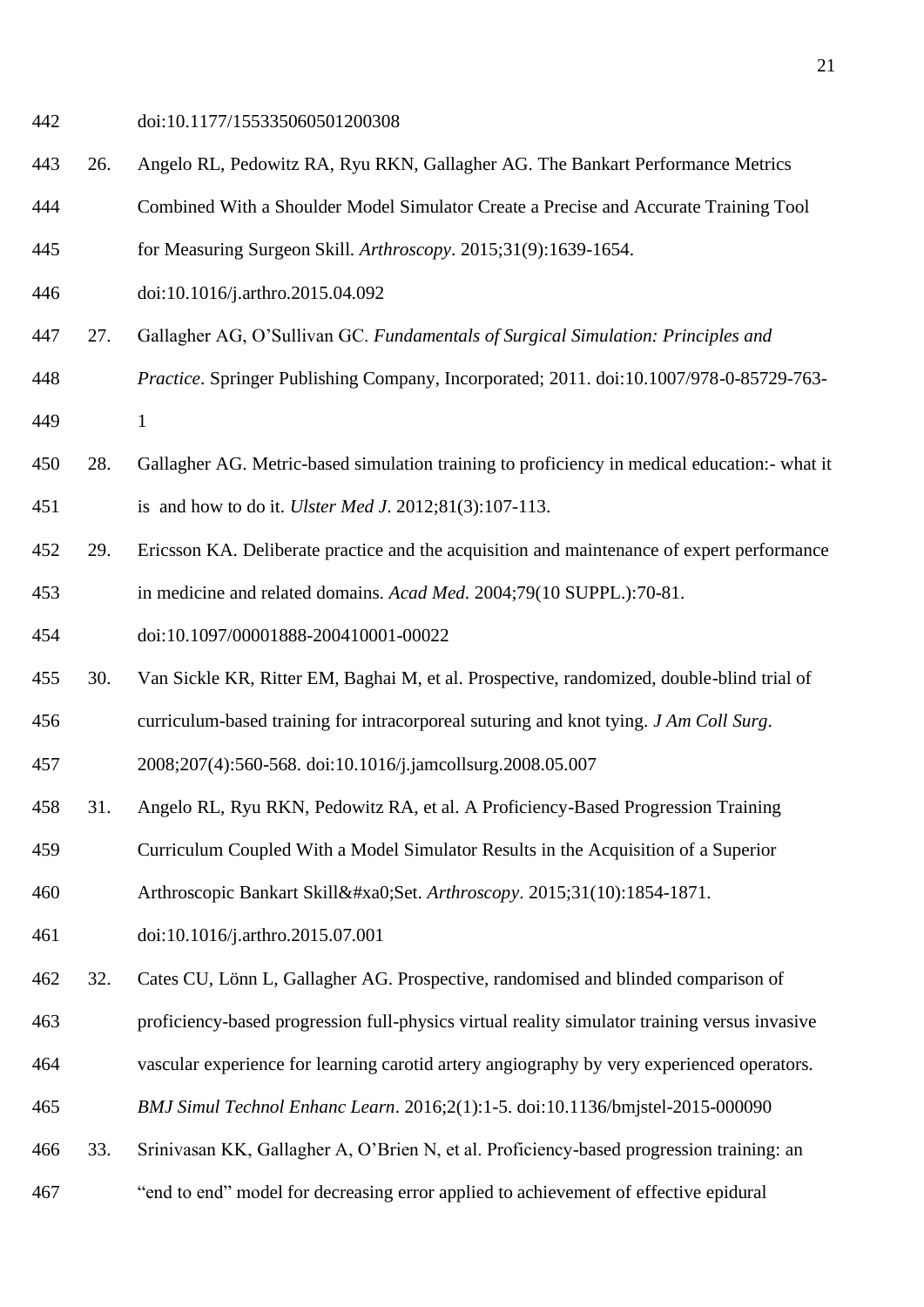analgesia during labour: a randomised control study. *BMJ Open*. 2018;8(10):e020099.

doi:10.1136/bmjopen-2017-020099

- 34. Breen D, O'Brien S, McCarthy N, Gallagher A, Walshe N. Effect of a proficiency-based
- progression simulation programme on clinical communication for the deteriorating patient: a
- randomised controlled trial. *BMJ Open*. 2019;9(7):e025992. doi:10.1136/bmjopen-2018-
- 025992
- 35. Sutherland LM, Middleton PF, Anthony A, et al. Surgical simulation: a systematic review. *Ann Surg*. 2006;243(3):291-300. doi:10.1097/01.sla.0000200839.93965.26
- 36. Gurusamy K, Aggarwal R, Palanivelu L, Davidson BR. Systematic review of randomized
- controlled trials on the effectiveness of virtual reality training for laparoscopic surgery. *Br J*
- *Surg*. 2008;95(9):1088-1097. doi:10.1002/bjs.6344
- 37. Zendejas B, Brydges R, Hamstra SJ, Cook DA. State of the evidence on simulation-based training for laparoscopic surgery: a systematic review. *Ann Surg*. 2013;257(4):586-593.
- doi:10.1097/SLA.0b013e318288c40b
- 38. PRISMA statement. http://www.prisma-statement.org.
- 39. Ahmed OM, O'Donnell BD, Gallagher AG, Shorten GD. Development of performance and
- error metrics for ultrasound-guided axillary brachial plexus block. *Adv Med Educ Pract*.
- 2017;8:257-263. doi:10.2147/AMEP.S128963
- 40. Palter VN, Grantcharov TP. Development and validation of a comprehensive curriculum to
- teach an advanced minimally invasive procedure: a randomized controlled trial. *Ann Surg*.
- 2012;256(1):25-32. doi:10.1097/SLA.0b013e318258f5aa
- 41. Peeters SHP, Akkermans J, Slaghekke F, et al. Simulator training in fetoscopic laser surgery
- for twin-twin transfusion syndrome: a pilot randomized controlled trial. *Ultrasound Obstet*
- *Gynecol Off J Int Soc Ultrasound Obstet Gynecol*. 2015;46(3):319-326.
- doi:10.1002/uog.14916
- 42. Jensen UJ, Jensen J, Ahlberg G, Tornvall P. Virtual reality training in coronary angiography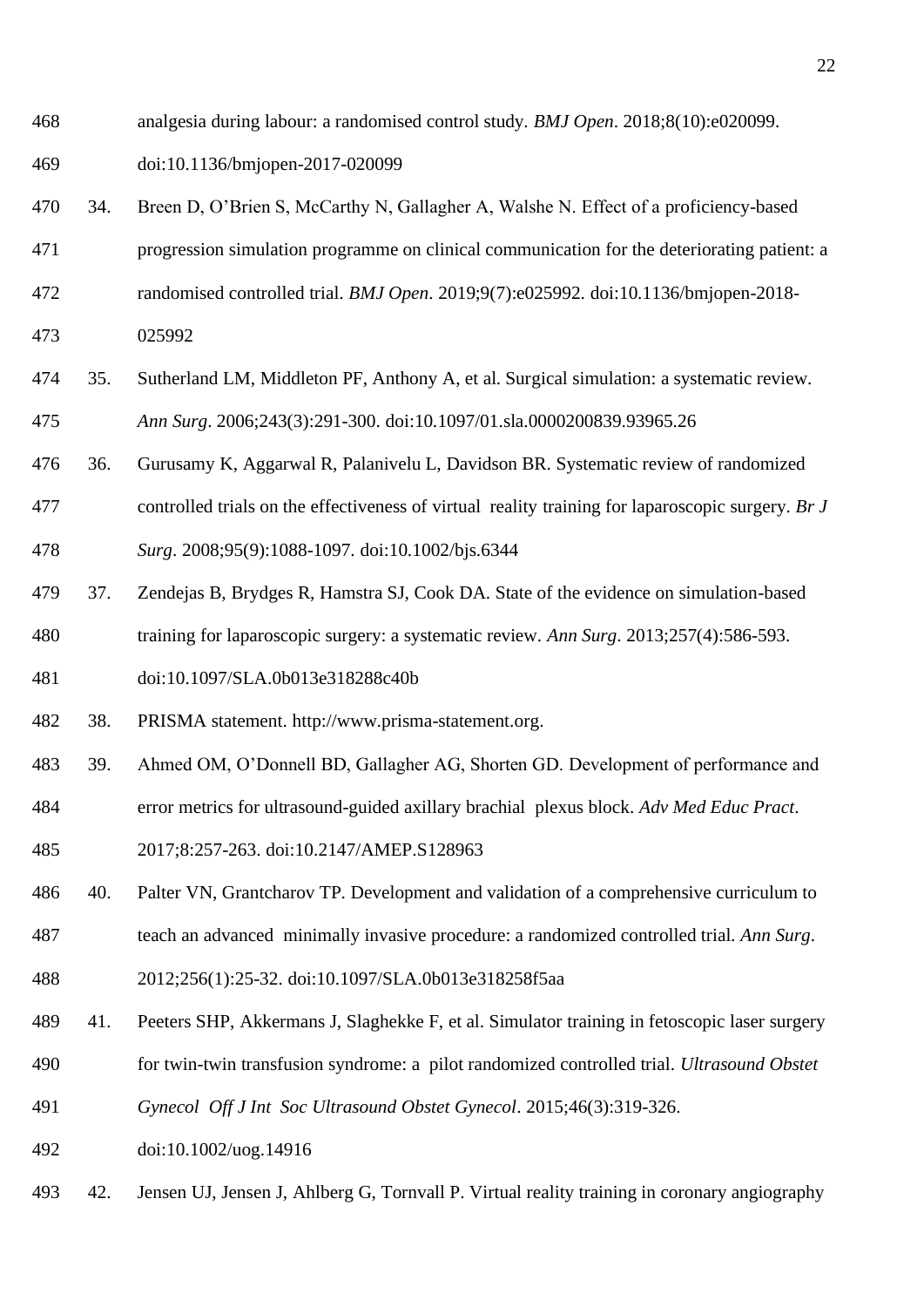- and its transfer effect to real-life catheterisation lab. *EuroIntervention J Eur Collab with*
- *Work Gr Interv Cardiol Eur Soc Cardiol*. 2016;11(13):1503-1510.

doi:10.4244/EIJY15M06\_05

- 43. Reed DA, Cook DA, Beckman TJ, Levine RB, Kern DE, Wright SM. Association between funding and quality of published medical education research. *JAMA*. 2007;298(9):1002-
- 1009. doi:10.1001/jama.298.9.1002
- 44. Gallagher AG, Ritter EM, Champion H, et al. Virtual reality simulation for the operating room: proficiency-based training as a paradigm shift in surgical skills training. *Ann Surg*.
- 2005;241(2):364-372. doi:10.1097/01.sla.0000151982.85062.80
- 45. Cook DA, Hatala R, Brydges R, et al. Technology-enhanced simulation for health professions education: a systematic review and meta-analysis. *JAMA*. 2011;306(9):978-988.

doi:10.1001/jama.2011.1234

 46. Friedrich JO, Adhikari NKJ, Beyene J. Ratio of means for analyzing continuous outcomes in meta-analysis performed as well as mean difference methods. *J Clin Epidemiol*.

2011;64(5):556-564. doi:10.1016/j.jclinepi.2010.09.016

- 47. Friedrich JO, Adhikari NKJ, Beyene J. The ratio of means method as an alternative to mean
- differences for analyzing continuous outcome variables in meta-analysis: a simulation study.
- *BMC Med Res Methodol*. 2008;8:32. doi:10.1186/1471-2288-8-32
- 48. Higgins JPT, Thompson SG, Deeks JJ, Altman DG. Measuring inconsistency in meta-

analyses. *BMJ*. 2003;327(7414):557-560. doi:10.1136/bmj.327.7414.557

- 49. DerSimonian R, Laird N. Meta-analysis in clinical trials. *Control Clin Trials*. 1986;7(3):177- 188. doi:10.1016/0197-2456(86)90046-2
- 50. Egger M, Davey Smith G, Schneider M, Minder C. Bias in meta-analysis detected by a
- simple, graphical test. *BMJ*. 1997;315(7109):629-634. doi:10.1136/bmj.315.7109.629
- 51. Palagonia E, Mazzone E, De Naeyer G, et al. The safety of urologic robotic surgery depends
- on the skills of the surgeon. *World J Urol*. August 2019. doi:10.1007/s00345-019-02901-9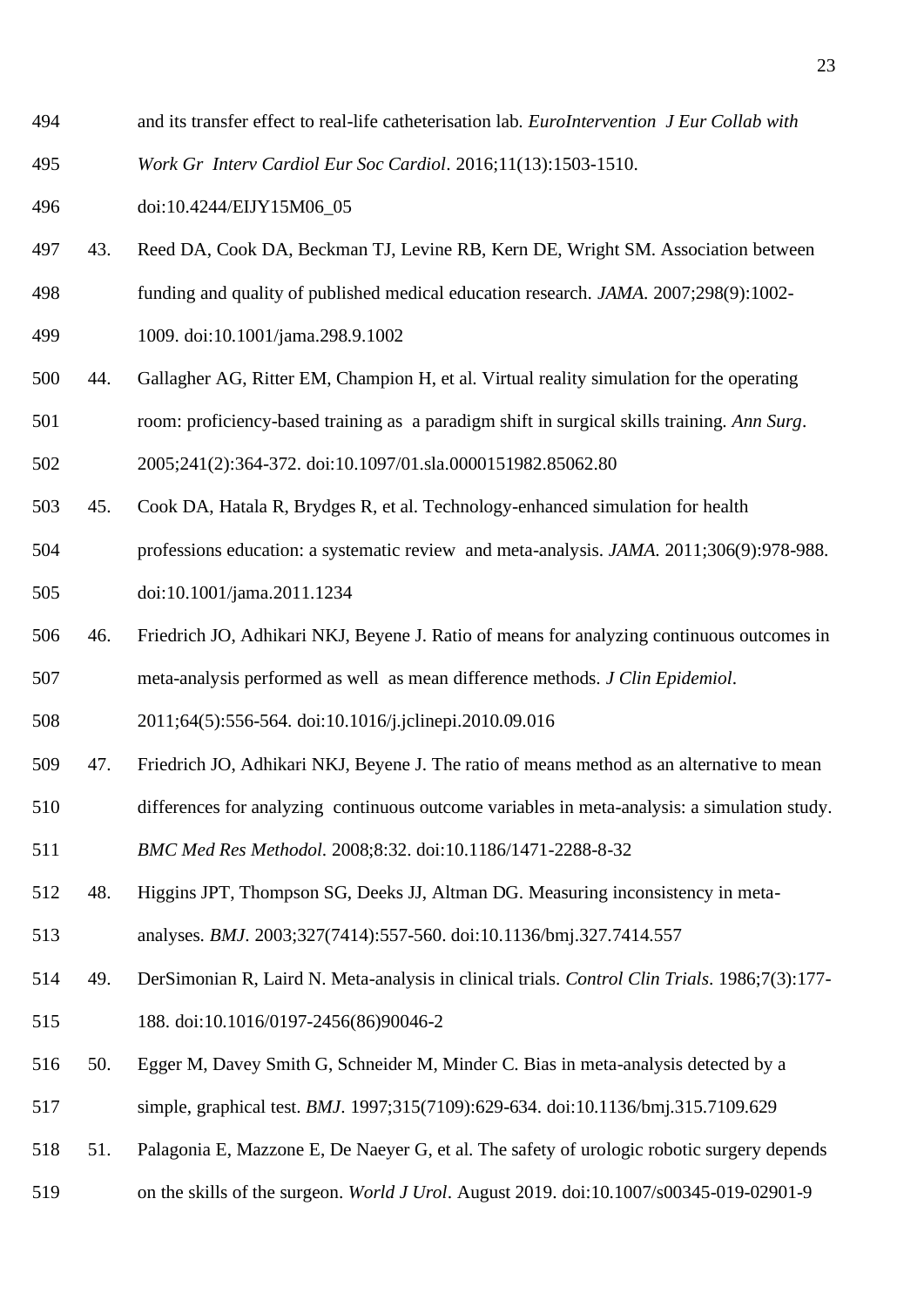- 52. Puliatti S, Mazzone E, Dell'Oglio P. Training in robot-assisted surgery. *Curr Opin Urol*. 2020;30(1):65-72. doi:10.1097/MOU.0000000000000687
- 53. Brook NR, Dell'Oglio P, Barod R, Collins J, Mottrie A. Comprehensive training in robotic surgery. *Curr Opin Urol*. November 2018:1. doi:10.1097/MOU.0000000000000566
- 54. Mazzone E, Dell'Oglio P, Mottrie A. Outcome report of the first ERUS robotic urology
- curriculum-trained surgeon in Turkey: the importance of structured and validated training
- programs for global outcome improvement. *Turk J Urol*. 2019;(DOI:
- 10.5152/tud.2019.19019). doi:10.5152/tud.2019.19019
- 55. Holton III E, Baldwin T. *Improving Learning Transfer in Organizations*. John Wiley & Sons; 2003.
- 56. Gallagher AG, Seymour NE, Jordan-Black J-A, Bunting BP, McGlade K, Satava RM.
- Prospective, randomized assessment of transfer of training (ToT) and transfer effectiveness
- ratio (TER) of virtual reality simulation training for laparoscopic skill acquisition. *Ann Surg*.

2013;257(6):1025-1031. doi:10.1097/SLA.0b013e318284f658

- 57. Birkmeyer JD, Finks JF, O'Reilly A, et al. Surgical skill and complication rates after
- bariatric surgery. *N Engl J Med*. 2013;369(15):1434-1442. doi:10.1056/NEJMsa1300625
- 58. Curtis NJ, Foster JD, Miskovic D, et al. Association of Surgical Skill Assessment With
- Clinical Outcomes in Cancer Surgery. 2020:1-10. doi:10.1001/jamasurg.2020.1004
- 
-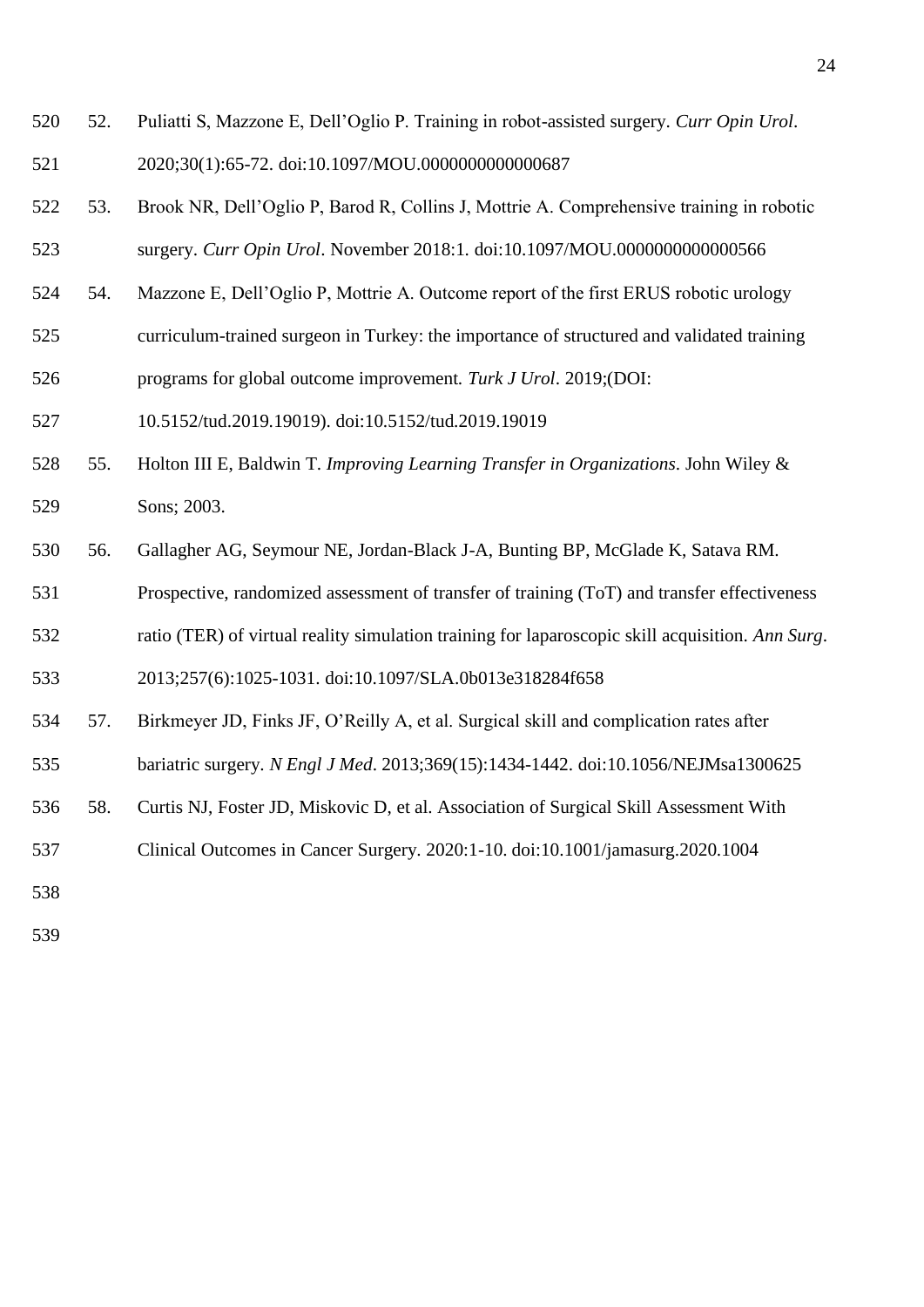540 **Table 1. General characteristics of 12 randomized clinical trials studies included in the final qualitative analysis of the systematic review.** 541

| <b>Study</b>                | <b>Design</b> | <b>Subjects</b><br>N; Type              | Comparison arm*      | <b>Task/Procedure Trained</b>                      | Intraoperative<br>patient<br>performance | <b>Outcomes</b><br>Compared | Other<br>scale<br>used                | <b>MERS</b><br>QI |
|-----------------------------|---------------|-----------------------------------------|----------------------|----------------------------------------------------|------------------------------------------|-----------------------------|---------------------------------------|-------------------|
| Ahlberg et<br>al            | <b>RCT</b>    | 13:<br>Residents                        | Vr ST                | Laparoscopic Cholecystectomies                     | Yes                                      | E                           |                                       | 16                |
| <b>Ahmed et</b><br>al.      | <b>RCT</b>    | 18:<br>Medicine<br><b>Students</b>      | Self-guided practice | <b>Ultrasound-Guided Peripheral</b><br>Nerve Block | N <sub>o</sub>                           | S, E                        | $\qquad \qquad -$                     | 15                |
| Angelo et<br>al.            | <b>RCT</b>    | 44;<br>Residents                        | Simulation-based ST  | Arthroscopic<br><b>Bankart</b><br>Procedure        | Yes                                      | S, E, T                     | $\overline{\phantom{a}}$              | 16                |
| <b>Breen et</b><br>al.      | <b>RCT</b>    | 90:<br>Medicine and<br>nursing students | <b>ST</b>            | Clinical<br>Communication                          | N <sub>o</sub>                           | S, E                        | $\hspace{0.05cm}$ – $\hspace{0.05cm}$ | 15                |
| Cates et al.                | <b>RCT</b>    | 12;<br>Attendings                       | Vr ST                | Carotid Artery<br>Angiography                      | Yes                                      | T, E                        | $--$                                  | 15                |
| <b>Jensen</b> et<br>al.     | <b>RCT</b>    | 16;<br>Residents                        | Vr ST                | Coronary Angiography                               | N <sub>o</sub>                           | T, E, S                     | $- -$                                 | 17                |
| Palter, et<br>al.           | <b>RCT</b>    | 25;<br>Residents                        | Vr and cadaver ST    | Laparoscopic Right<br>Colectomy                    | Yes                                      | S                           | <b>OSATS</b>                          | 16                |
| <b>Pedowitz</b><br>et al.   | <b>RCT</b>    | 44;<br>Residents                        | Simulation-based ST  | Knot-Tying                                         | N <sub>o</sub>                           | E                           | $\hspace{0.05cm}$ – $\hspace{0.05cm}$ | 14.5              |
| Peeters, et<br>al.          | <b>RCT</b>    | 10:<br>Residents                        | Simulation-based ST  | Fetoscopy Laser<br>Surgery                         | N <sub>o</sub>                           | S, T                        | $- -$                                 | 16.5              |
| Seymour<br>et al.           | <b>RCT</b>    | 16:<br>Residents                        | Vr ST                | Laparoscopic Cholecystectomy                       | Yes                                      | E, T                        | $- -$                                 | 15                |
| <b>Srinivasan</b><br>et al. | <b>RCT</b>    | 17;<br>Residents                        | Simulation-based ST  | Epidural Analgesia                                 | Yes                                      | ${\bf E}$                   | GRS,<br><b>TSCL</b>                   | 17                |
| <b>Van Sickle</b><br>et al. | <b>RCT</b>    | 22;<br>Residents                        | Simulation-based ST  | Intracorporeal<br>Suturing and Knot                | Yes                                      | T, E                        | $\overline{\phantom{m}}$              | 14.5              |

<sup>\*</sup> If more than one arm was included in the original study, the one with standard or classic training or no additional features was considered as comparison arm<br>543 E: errors; T: time; S: steps; ST: standard training; Vr:

543 E: errors; T: time; S: steps; ST: standard training; Vr: Virtual reality; OSATS: objective structured assessment of technical skills; GEARS: global evaluative assessment of robotic skills; GRS: Global rating scales; TS assessment of robotic skills; GRS: Global rating scales; TSCL: Task-specific checklists; RCT: randomized controlled trial.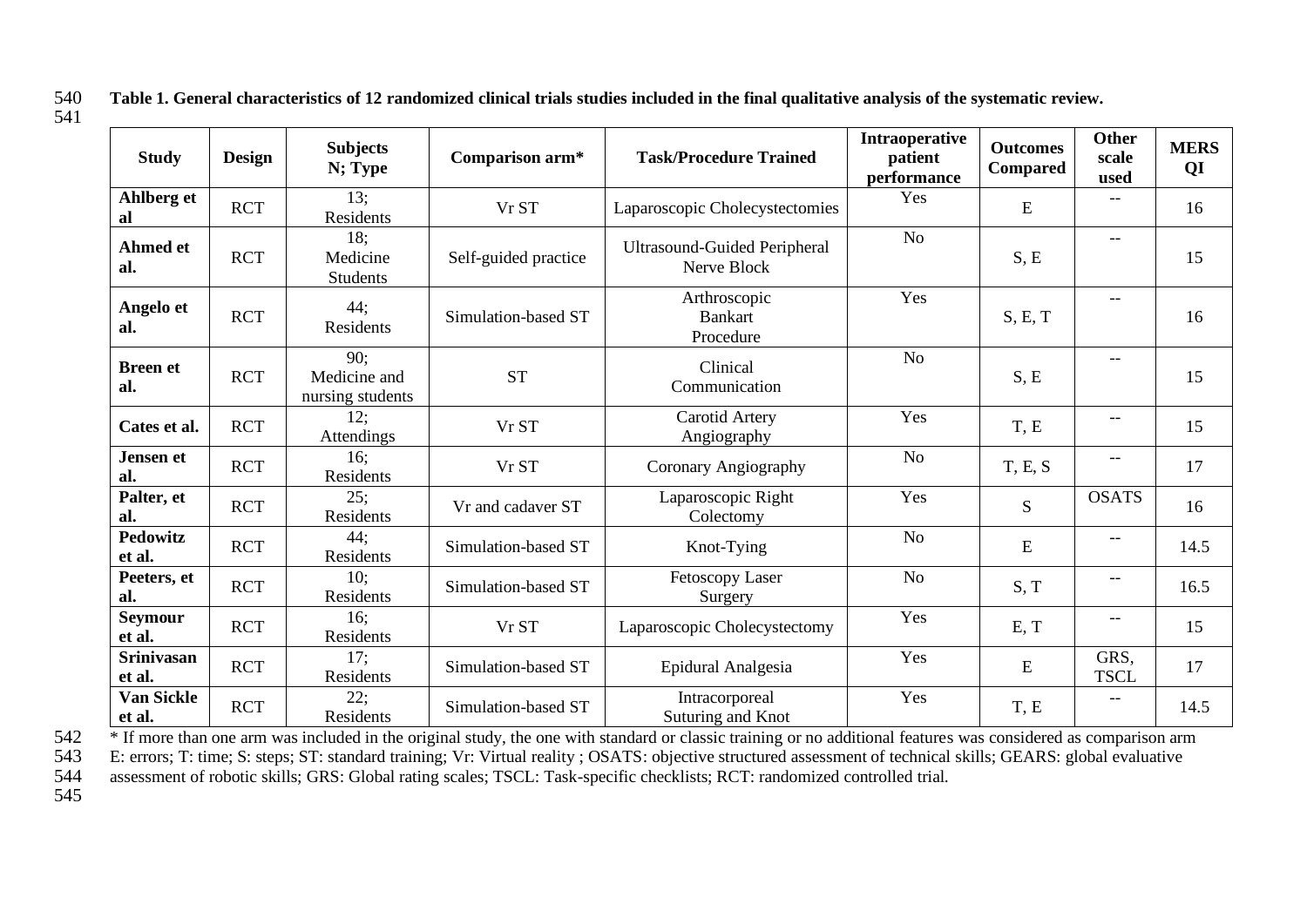546 **Table 2. Baseline characteristics of included studies according to participants data and outcomes measures.**

 $547$ 

|                           |                                           | <b>All</b><br><b>Outcomes</b>               | All outcomes -<br>PBP group                 | All outcomes -<br><b>Control group</b>      | <b>Time</b>                                 | <b>Errors</b>                               | <b>Steps</b>                                | <b>Proficiency</b>                          |  |
|---------------------------|-------------------------------------------|---------------------------------------------|---------------------------------------------|---------------------------------------------|---------------------------------------------|---------------------------------------------|---------------------------------------------|---------------------------------------------|--|
| <b>Feature</b>            | Subgroup                                  | <b>No. Studies</b><br>(No.<br>Participants) | <b>No. Studies</b><br>(No.<br>Participants) | <b>No. Studies</b><br>(No.<br>Participants) | <b>No. Studies</b><br>(No.<br>Participants) | <b>No. Studies</b><br>(No.<br>Participants) | <b>No. Studies</b><br>(No.<br>Participants) | <b>No. Studies</b><br>(No.<br>Participants) |  |
| <b>All</b>                |                                           | 12(239)                                     | 12(127)                                     | 12(112)                                     | 6(100)                                      | 10(211)                                     | 6(134)                                      | 3(102)                                      |  |
| <b>Design</b>             | <b>RCT</b>                                | 12                                          | 12                                          | 12                                          | 6                                           | 10                                          | 6                                           | 3                                           |  |
|                           | <b>Medical/nursing</b><br><b>Students</b> | 2(66)                                       | 2(36)                                       | 2(30)                                       | $\boldsymbol{0}$                            | 2(66)                                       | 2(66)                                       | 1(48)                                       |  |
| <b>Participants</b>       | <b>Residents</b>                          | 9(161)                                      | 9(85)                                       | 9(76)                                       | 5(88)                                       | 7(133)                                      | 4(68)                                       | 2(54)                                       |  |
|                           | Physicians in practice                    | 1(12)                                       | 1(6)                                        | 1(6)                                        | 1(12)                                       | 1(12)                                       | $\theta$                                    | $\Omega$                                    |  |
|                           | <b>Skill</b>                              | 3(70)                                       | 3(37)                                       | 3(33)                                       | 1(22)                                       | 3(70)                                       | 1(18)                                       | 1(30)                                       |  |
| <b>Task or Procedure</b>  | <b>Surgical procedure</b>                 | 4(63)                                       | 4(31)                                       | 4(32)                                       | 3(50)                                       | 3(40)                                       | 2(34)                                       | $\overline{0}$                              |  |
|                           | <b>Medical procedure</b>                  | 4(58)                                       | 4(44)                                       | 4(14)                                       | 2(28)                                       | 3(53)                                       | 2(34)                                       | 1(24)                                       |  |
|                           | Not medical procedure                     | 1(48)                                       | 1(25)                                       | 1(23)                                       | $\Omega$                                    | 1(48)                                       | 1(48)                                       | 1(48)                                       |  |
| <b>Clinical Relevance</b> | <b>Present</b>                            | 7(117)                                      | 7(73)                                       | 7(44)                                       | 4(84)                                       | 6(99)                                       | 2(42)                                       | 1(24)                                       |  |
|                           | <b>Absent</b>                             | 5(122)                                      | 5(54)                                       | 5(68)                                       | 2(16)                                       | 4(112)                                      | 4(92)                                       | 2(78)                                       |  |
|                           | Satisfaction, aptitude<br>etc             | $\overline{0}$                              | $\boldsymbol{0}$                            | $\Omega$                                    | $\boldsymbol{0}$                            | $\mathbf{0}$                                | $\boldsymbol{0}$                            | $\overline{0}$                              |  |
| <b>Outcomes</b>           | Knowledge, skills                         | 3(70)                                       | 3(37)                                       | 3(33)                                       | 1(22)                                       | 3(70)                                       | 1(18)                                       | $\overline{0}$                              |  |
|                           | <b>Behavior</b>                           | 8(157)                                      | 8(79)                                       | 8(78)                                       | 5(78)                                       | 6(129)                                      | 5(116)                                      | 3(102)                                      |  |
|                           | <b>Patient/health system</b><br>outcomes  | 1(12)                                       | 1(11)                                       | 1(1)                                        | $\boldsymbol{0}$                            | 1(12)                                       | $\boldsymbol{0}$                            | $\overline{0}$                              |  |

548 RCT: randomized clinical trial

549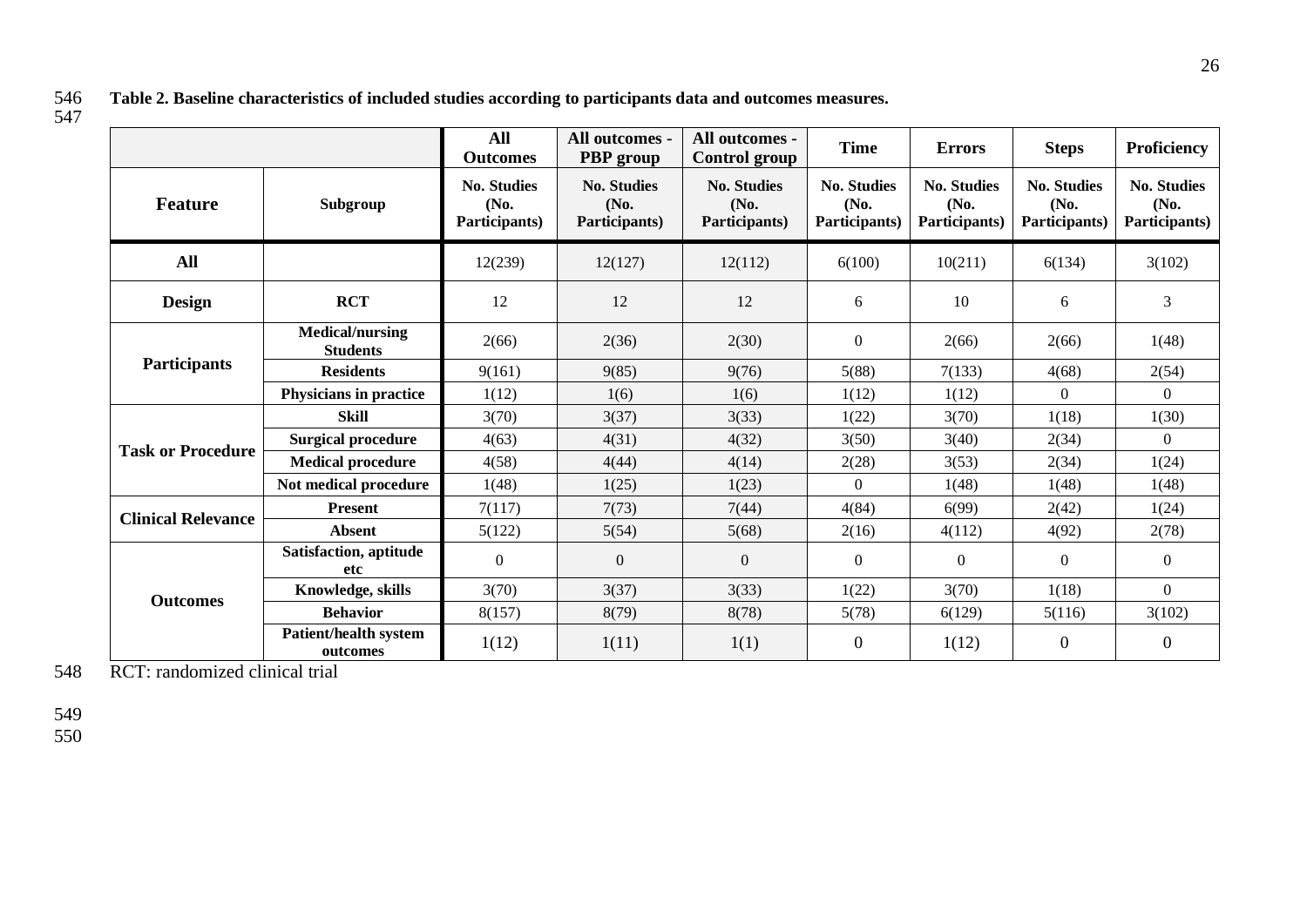

## **Figure 1. Flow-chart of studies through the screening process according to the PRISMA methodology**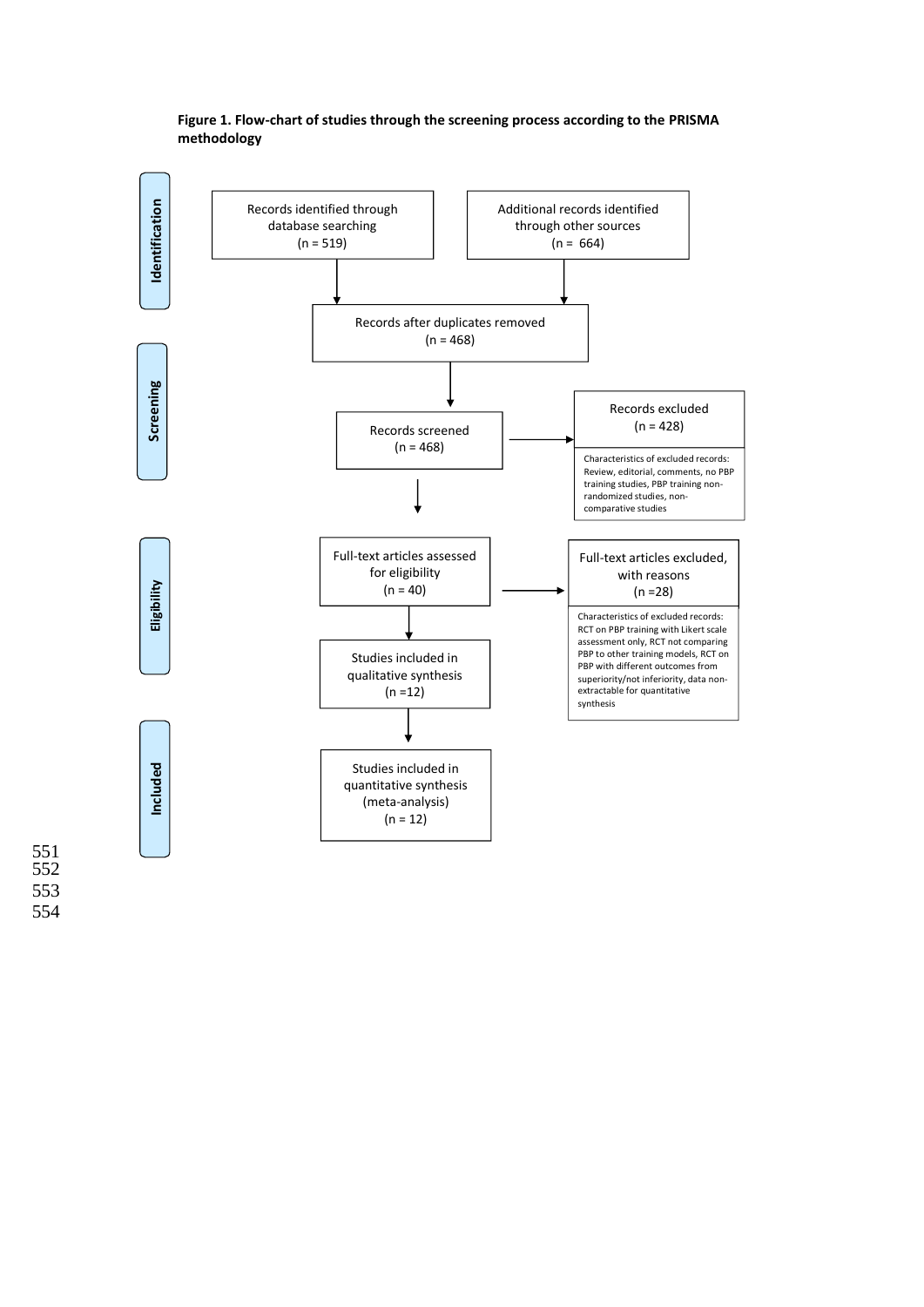

555

556 **Figure 2A**. Standardized mean difference between studies assessing the effect of PBP vs standard 557 training on procedural errors.

|                                                                     |     |          | <b>PBP</b>   |                 |                             | <b>Standard</b> |                       |   |                         |                          |       |
|---------------------------------------------------------------------|-----|----------|--------------|-----------------|-----------------------------|-----------------|-----------------------|---|-------------------------|--------------------------|-------|
| Study                                                               |     |          |              |                 | Total Mean SD Total Mean SD |                 | <b>Ratio of Means</b> |   | <b>ROM</b>              | 95%-CI Weight            |       |
| Intraoperative assessment = Yes                                     |     |          |              |                 |                             |                 |                       |   |                         |                          |       |
| Ahlberg et al.                                                      | 6   | 28.4 2.9 |              | 7               | 86.2 17.0                   |                 |                       |   |                         | 0.33 [0.28; 0.39]        | 11.7% |
| Angelo et al.                                                       | 12  |          | $2.6 \, 0.7$ | 12 <sup>°</sup> | 6.1                         | 1.5             |                       |   |                         | $0.43$ $[0.35; 0.52]$    | 11.5% |
| Cates et al.                                                        | 6   |          | $7.7$ 1.6    | 6               | 15.1                        | 2.0             |                       |   |                         | $0.51$ $[0.42; 0.62]$    | 11.5% |
| Seymour et al.                                                      | 8   |          | $1.2 \, 0.3$ | 8               | 7.4                         | $1.8 -$         |                       |   |                         | $0.16$ $[0.13; 0.21]$    | 11.2% |
| Van Sickle et al.                                                   | 11  | 25.9 9.3 |              | 11              | 37.1 10.2                   |                 |                       |   |                         | $0.70$ [0.53; 0.91]      | 10.9% |
| Random effects model                                                | 43  |          |              | 44              |                             |                 |                       |   |                         | $0.38$ $[0.25; 0.58]$    | 56.8% |
| Heterogeneity: $l^2 = 95\%$ [91%; 97%], $t^2 = 0.2176$ , $p < 0.01$ |     |          |              |                 |                             |                 |                       |   |                         |                          |       |
| Intraoperative assessment = No                                      |     |          |              |                 |                             |                 |                       |   |                         |                          |       |
| Ahmed et al.                                                        | 10  |          | $1.5 \ 0.9$  | 8               | 4.0                         | 1.5             |                       |   |                         | $0.38$ [0.24; 0.59]      | 9.1%  |
| Breen et al.                                                        | 25  |          | $3.7 \; 1.6$ | 23              | 5.9                         | 2.1             |                       |   |                         | 0.63 [0.50; 0.78]        | 11.3% |
| Jensen et al.                                                       | 8   | 15.0 2.7 |              | 8               | 27.0                        | 3.0             |                       |   |                         | $0.56$ $[0.48; 0.64]$    | 11.8% |
| Pedowitz et al.                                                     | 16  |          | $0.6$ 0.3    | 14              | 1.5                         | 0.3             |                       |   |                         | $0.40$ $[0.31; 0.52]$    | 11.0% |
| Random effects model                                                | 59  |          |              | 53              |                             |                 |                       |   |                         | $0.50$ $[0.40; 0.62]$    | 43.2% |
| Heterogeneity: $I^2 = 67\%$ [4%; 89%], $t^2 = 0.0300$ , $p = 0.03$  |     |          |              |                 |                             |                 |                       |   |                         |                          |       |
| Random effects model                                                | 102 |          |              | 97              |                             |                 |                       |   |                         | 0.42 [0.32; 0.55] 100.0% |       |
| Heterogeneity: $I^2 = 93\%$ [88%; 95%], $t^2 = 0.1546$ , $p < 0.01$ |     |          |              |                 |                             |                 |                       |   |                         |                          |       |
| Residual heterogeneity: $I^2 = 92\%$ [87%; 95%], $p < 0.01$         |     |          |              |                 |                             |                 | 0.5<br>0.2            | 2 | 5                       |                          |       |
|                                                                     |     |          |              |                 |                             |                 | <b>Favours PBP</b>    |   | <b>Favours Standard</b> |                          |       |

558

- 559 **Figure 2B**. Ratio of means between studies assessing the effect of PBP vs standard training on
- 560 procedural errors.